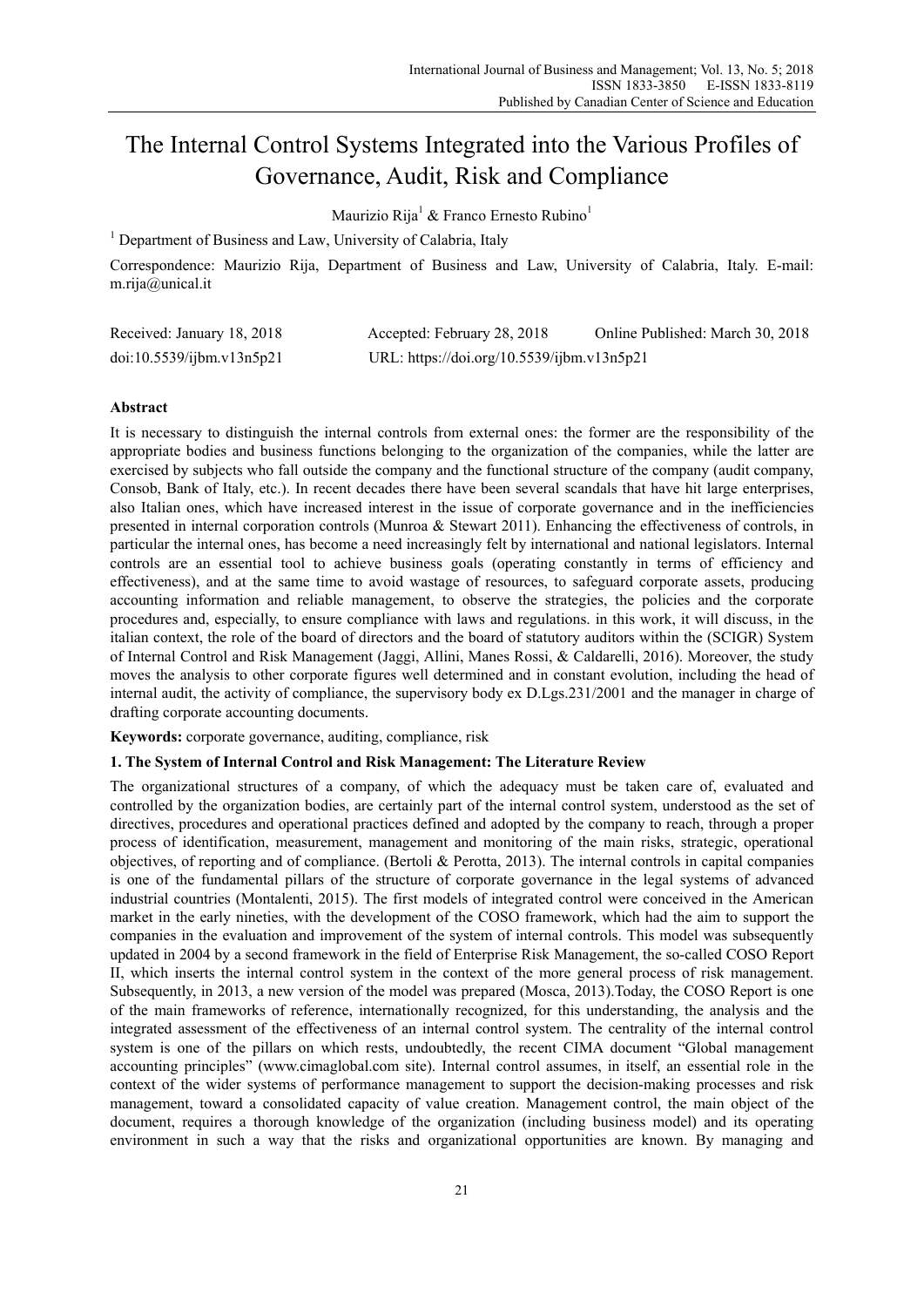responding appropriately to risks, it enables organizations to take advantage of the opportunity and generate value for stakeholders in the course of time (Kaplan, Donnell, & Arel 2008; Prawitt, Smith, & Wood, 2008).

In Italy, the argument regarding the internal controls, has been the subject of multiple interventions, starting from the separation between control of legality and accounting control in listed companies, with the law 216/1974. However, the expression "Internal Control System" emerged for the first time in 1998 (Draghi law) for the companies for listed shares. It is followed by, with D. Lgs.231/2001, the introduction of the discipline of the administrative liability of companies, thus enhancing the extra-corporate meaning of internal controls, as tools for the prevention of certain criminal offenses (Barontini, & Bozzi, 2011). The instrument is composed then, for listed companies, of additional normative and regulated blocks, up to the intervention of the committee for internal control in the accounting audit, of which art. 19, D. Lgs.27 January 2010. n. 39, and the changes relating to the Compliance Committee 231. However, only with the Code of Corporate Governance for listed companies does it have a precise definition of internal control; a definition borrowed from the international framework (Corporate Governance Committee, 2015): a significant contribution is provided, moreover, by the special framework of which the supervised areas, from the banking sector to the insurance sector. The code specifies, firstly, that the internal control system is also a system of risk management, highlighting appropriately and consistently within the guidelines of the community the primary object of the procedures and organizational structures of monitoring. The clarification is not merely lexical but expresses the need that the control system is neither "a latere" nor "ex post" organizational procedure, but a coordinated and homogeneous element to the entire organizational structure of the company. The system is emancipated from a conception of so-called sanctions to act instead as an element of running of the undertaking consistent with the corporate objectives and as an instrument for the implementation of the principle of proper management, from the point of view of informative and procedural completeness that manifests itself in the taking of informed decisions (Montalenti, 2013). A strategic role in the definition of the internal control system is to have risk analysis; the current conception of controls revolves, in fact, around the concept of corporate risks, their identification, assessment and to their monitoring. To function optimally, however, the internal control system must be integrated into the organizational structure; all the staff, from the employees up to senior administration, in different measure, is responsible for the activities of which the system is composed (Parmeggiani, 2009).

Only an integrated system allows ensuring the adequacy of the control modes with respect to the needs arising from the risks to be guarded against and such functionality depends on the ability to choose between alternative checks on the basis of homogeneous criteria for recognition and measurement which allow comparability and selection. This assumes that the different subjects making up the system are mutually coordinated and interdependent, as indicated by the same Code of Corporate Governance. In fact, there are many actors involved in the network of internal controls: the board of directors, the control and risks committee, the person in charge of the functioning of the internal audit (internal audit), the board of statutory auditors, and the manager in charge of drafting corporate accounting documents (Acero, & Alcade, 2014; Brown, Beekesc, & Verhoeven 2011). The supervisory board ex D.Lgs.231/2001 the compliance officer and many others by reason of the scale and nature of the undertaking. The central problem consists precisely, of identifying effective rules for coordination between organs and functions, issues closely linked to the theme of overlapping. However, one should be aware both of the need for a rationalization and simplification of the institutions but also of the need to locate systematic principles around which to implement the coordination of different elements that have grown, sometimes dramatically, and in the greater confusion of roles and functions (Fortunato, 2015). On the other hand, studies on the subject of internal control, confirm that limited attention still has been dedicated to these issues in business areas other than those of listed companies and for which, on the contrary, the generally smaller sizes and less pervasive external controls should move the focus just on the internal constituent of the control (Bierstaker, & Thibodeau, 2006; Prawitt, Smith, & Wood, 2008).

In Italy, the companies listed in the law 58/1998 to art. 149, paragraph 1, letter c, the internal control system, are explicitly included among the subjects of the vigilance on the part of the board of statutory auditors. By contrast in the Civil Code, art. 2403, in which is specified the duties of the same component of governance, does not mention the internal control system (Allegrini, Greco, 2013). Still, it can be observed in the Civil Code, how the specific reference to the monitoring of the internal control system is not present in the general rules on the board of directors; the only trace in this respect refers to the monistic model, among the tasks of the audit committee on management appointed within the scope of the board of directors. However, it is a disparity of adjustment which does not find justification, since the alternative administration models, dualistic and monistic, arise as unsorted models, applicable to any type of enterprise (Montalenti, 2011). The aforementioned literature, rightly considers that we should reach the conclusion that the binding nature of the internal control system must be recognized in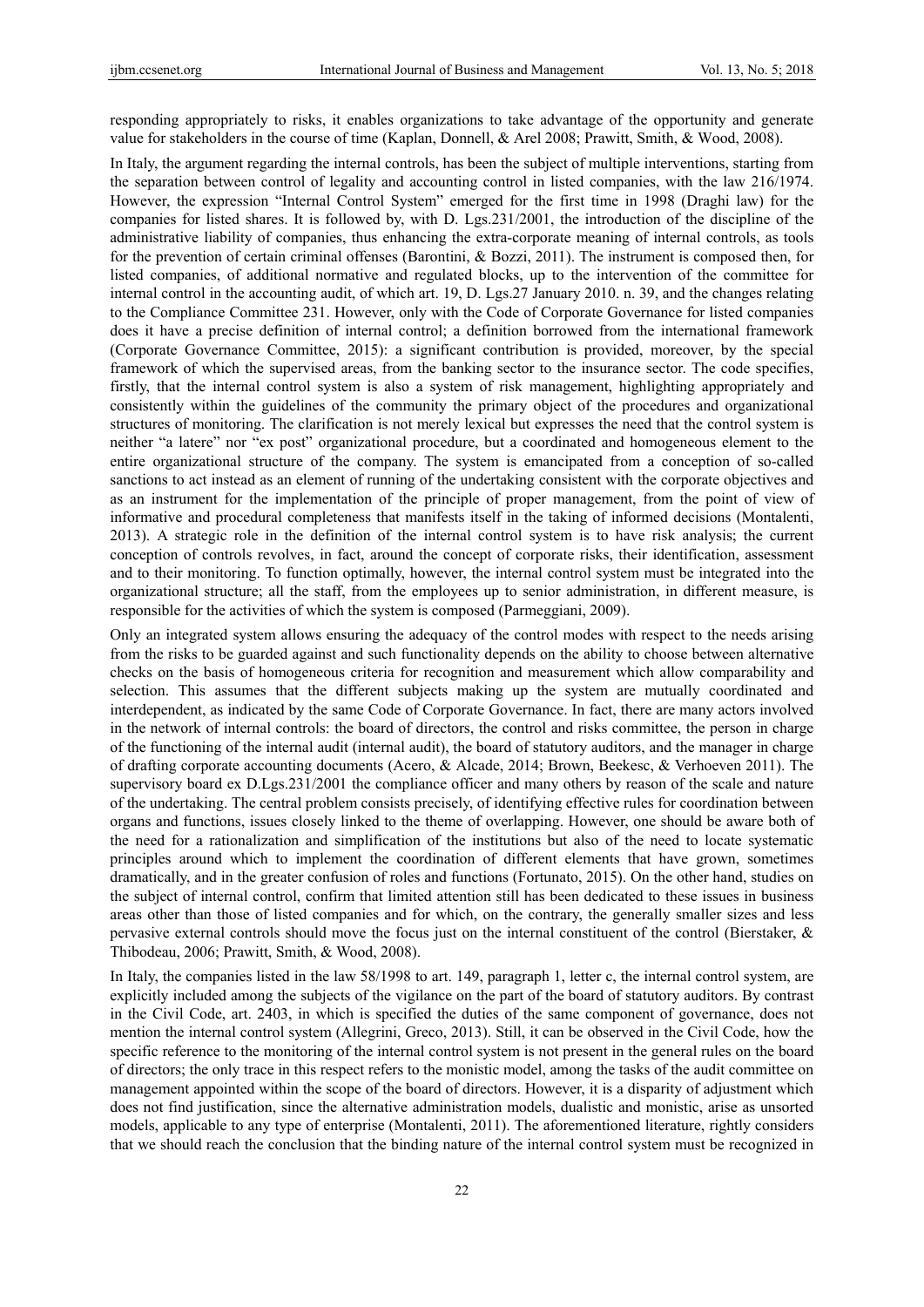terms of the adequacy of the organizational structure of the company, assessed in relation to the size of the undertaking and not on the basis of the administrative systems adopted. It can be said that there is no internal control system equal to another. Both the architecture and the operation of each system depends always and in any case on the characteristics of the structure in which it is inserted (Baglioni, & Colombo, 2013). The organizational model, sector of activity, size, are only some of the elements to which the control must, from time to time, comply so as to assume different configurations in the various contexts.

On an organizational level, however, three levels can be distinguished in which the system of internal control can be divided:

• The first level requires special skills in business and associated risks; it identifies, assesses, manages and monitors the risks of competence in relation to which it identifies and implements specific actions of treatment. This level represents the so-called permanent checks;

• On the second level, it oversees the process of identification, assessment, management and control of the risks of the operation and ensuring coherence with respect to the business objectives and responds to the criteria of segregation which allow an effective monitoring. This level is constituted of periodic inspections by the compliance function, of risk management, which by their nature are independent and autonomous;

• The third control level refers to the typical activities of the internal audit that lends an assurance and a general assessment on the correct operation of the whole system of internal control.

Apart from the figure of the manager in charge of drafting accounting and corporate documents, who is responsible by law for providing adequate administrative and accounting procedures for laying out the documents for financial reporting, there are no general specifications applicable to all the issuers regardless of their sector, on the subject of risk management (Bauer, Günster, & Otten 2004). On the contrary, certain sector regulations provide for the establishment of suitable structures or business roles dedicated to risk management, such as the chief risk officer, the compliance function, a risk committee, made up of managers charged with assisting the social organs in the process of risk assessment. In the comments in the Code of Corporate Governance of art. 7, it is considered that it is up to each issuer to establish whichever organizational structure is more suitable, in relation to the characteristics of the company, to allow an effective presidium on risks.

#### **2. The Board of Directors and the Board of Auditors**

The Corporate Governance Code, the rules of which have now become indispensable in the context of the discipline on the corporate governance of listed companies, has greatly impacted on the current configuration of the control tasks attributed to the administrative bodies. In self-regulation, the role of the latter in the context of the system of internal control and risk management, is described in a detailed way. In particular, the Code observes the activities carried out by the nonexecutive component of the same which monitors the management of the company set up by the bodies with delegated powers, i.e. by the so-called executive directors, in addition, it dedicates an entire article to the figure of the independent director. In the main legislation it is with the company law reform of 2003, that there is a clear-cut demarcation of duties, on the one hand, for managing directors and on the other for the board as a plenum. Moreover, also, the provisions in the Consolidated Law on Finance have helped to shape the new animus of the board, the controller of the asset management activity. In fact, the introduction of the figure of the administrator elected by the minority and of independence requirements also for one or more components of the administrative body, are a way to protect the interests of the whole of the social structure, and in particular of minorities shareholdings (art. 147-ter. paragraph 3).

The Consolidated Law on Finance and the Corporate Governance Code give absolute peculiar powers concerning internal controls to the board of auditors. As regards to its functions provided for by law, article 149 D.Lgs 58/1998 (letter c) states that it is the duty of the board of auditors to monitor a listed company: on the adequacy of the organizational structure of the company for the aspects within its competence, of the control system intention, of the system of administrative and accounting procedures and on the reliability of the latter to represent the facts of management. With regard to the adequacy of the organizational structure the verifications of the college will focus on the consistency of the attitude of corporate structures in the light of the dimensional characteristics of the company, of its territorial distribution and market areas in which it operates (Bebchuk, Cohen, & Ferrell 2009). It becomes clear how the concept of organizational adequacy not only settles on a static profile-structural but necessarily on a dynamic-functional one, imposing the periodicity of the underlying assets, the care, the design and the practical implementation of an adequate organizational structure and internal control system (Sfameni, 2009).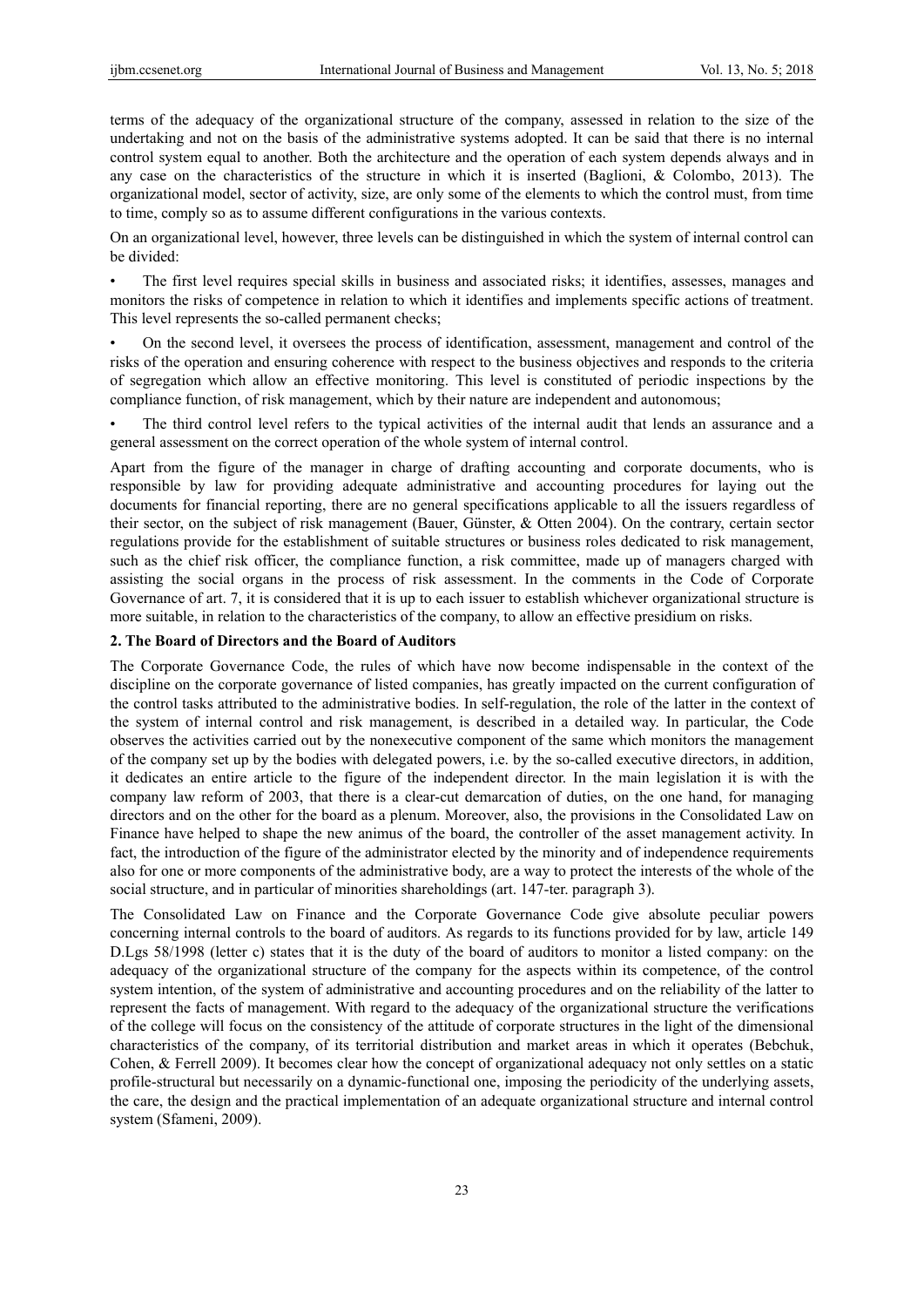## *2.1 Organizational Aspects, Activities and Information Flows with the Different Parties Involved in the Process of Internal Control*

The board of directors, since it is a component of strategic supervision, primarily has the task of defining the line of direction of the system of controls, in coherence with the risk profile of the issuer determined by the latter. This assessment is made periodically, but the occurrence of unforeseen events in the course of the company lifetime may require extraordinary reexamination, aimed at verifying the effectiveness of controls in relation to particular situations. The composition of the board is an instrument for the implementation of good corporate governance of the company; its diversification is an instrument for checking the correct operation of the various components. From different sources and from the overall context it emerges that the role of the independent members should not be underestimated, indeed today it seems to respond above all to the marked monitoring needs and internal controls of the business organization and to the need to ensure a more varied composition of the board (Adams, Hermalin, & Weisbach, 2010). In addition to providing a monitoring activity on the activities of the executive component, the independent directors may develop a more articulated board debate and help to ensure the substantial and procedural fairness of particularly delicate operations. It is believed that the presence of the administrators, qualified as independent directors on boards of directors, is the most appropriate solution to ensure the composition of the interests of all the shareholders, both majority and minority (Ciampaglia, 2009). In addition, their preponderance within committees through which it articulates the board of directors, allows better pondering of the decisions that concern the profiles of the internal management of the company to guarantee the interests of investors. The activity of the board also involves identifying from among its members those specific figures who can support it in the exercise of those functions. Among these are, firstly, the administrator in charge of the system of internal control and risk management, obliged to identify the main business risks and bring them to the attention of the board. An organizational procedure that can increase the efficiency and effectiveness of the work of the board is represented by the establishment, within the board, of specific committees with consultative and advisory functions. (Stella Richter, 2002). These committees play an investigative role, which takes place in the formulation of proposals, recommendations and opinions, in order to enable the board to take their own decisions with greater knowledge of the facts. The Corporate Governance Code recommends the establishment of a nomination committee (article 5), a remuneration committee (article 6) and a control and risk committee (article 7), also defining their composition and responsibilities.

In its function of supervision over the internal control system, according to the wording of the provision, The board of statutory auditors is involved not only in the simple monitoring of the efficiency of controls, but also invests a supervisory role of last instance in the subject. It is not limited to a mere examination of the functioning of the system but also elaborates a judgment on its overall design, stability and effectiveness (Parmeggiani, 2009). The Corporate Governance Code, in fact, highlights the role of the board of statutory auditors with reference to different activities falling hazard an opinion on the general opportuneness underlying the adoption of a certain organizational model, but merely to ascertain the rational preparation of the said model in relation to the strategic objectives and the risk factors planned by senior management. Therefore, the college must be preliminarily able fully to understand the structure that the management, following indications of the senior administration, imparts to the system of controls. This involves a full knowledge of the distribution of roles, the areas of intervention, the instruments of intervention and information channels provided, any internal codes designed to regulate this type of activity. It should be noted, the board of statutory auditors independence is a requirement that must characterize all the components, different from the administrative body where only some members are expressly required to have this qualification. Safeguarding the independence of the board of statutory auditors, the regulations of listed companies provides for a series of situations that, if originating, prevent the office of statutory auditor from being validly assumed, if that arose, involving the forfeiture of the office. Independence that is also underlined by the Code of Conduct at art.8 dedicated to statutory auditors. The new discipline of auditing (article 16, paragraph 1, letter a of D.Lgs. n. 39/2010) foresees that in public bodies of interest supervision of a) the financial reporting process; b) the effectiveness of internal control systems, internal audit and risk management; c) audit of the accounts; d) the independence of the statutory auditor. It is carried out by the "Committee for Internal Control in the Audit" (art. 19, paragraph 1, D.Lgs.39/2010) and that this Committee is identified with the supervisory board. This introduction of a new committee has raised the question of possible overlapping within the structure of internal controls, in particular with the control and risks committee. However, the role and functions of the latter distinguish it in a clear manner from the committee for internal control and auditing. Recently, the legislature with the law of stability 2012 (law 12 November 2011, n. 183) art 14, paragraph 12, has amended art. 6. D.Lgs. 8 June 2001, n. 231, by inserting paragraph 4-bis under which "in companies with share capital the board of statutory auditors and the supervisory committee and the committee of management control can carry out the functions of the supervisory body...". It seems, therefore, the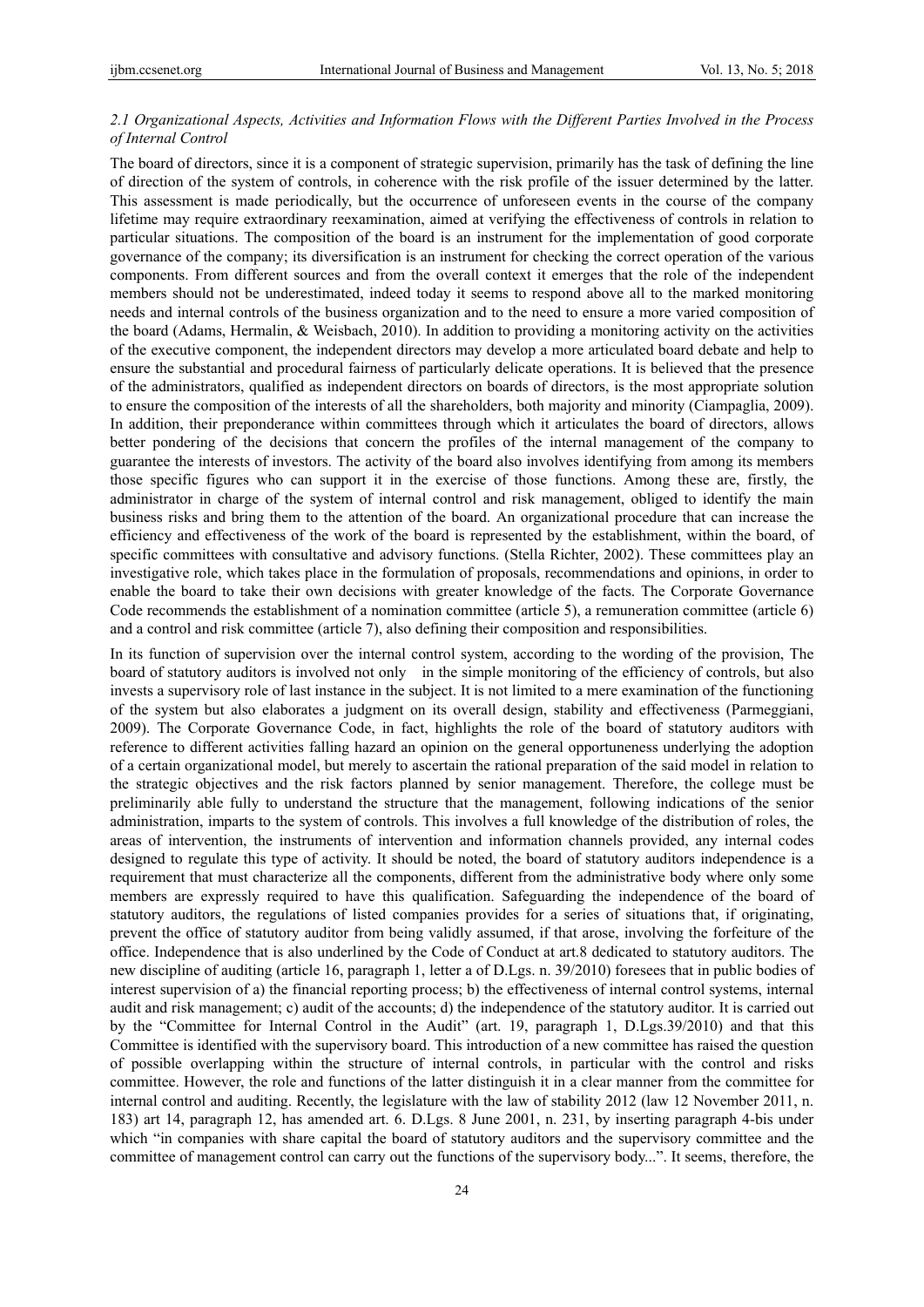choice of whether to give the functions of the board of supervision or not to the board of statutory auditors is at the discretion of the administrative body. The hypothesis of a coincidence of the oversight board and the board of statutory auditors, albeit advanced by some also authoritative interpreters is altogether opposed by the majority of the literature and rarely to be found in the Italian enterprises (Pesenato & Barcovi, 2012).

#### *2.2 Relations and Interaction Modes*

The Corporate Governance Code recommends that companies entrust the chief administrator with certain operational tasks of undoubted importance such as the identification of the main corporate risks (with regard to the characteristics of the activities carried out by the issuer and its subsidiaries). To submit periodically to the board of directors, design, implementation and management of the system of internal control and management of risks (running of the lines defined by the European Board itself) constantly checking the adequacy and effectiveness as well as the adaptation of the system itself to the dynamics of the operating conditions and the legislative landscape (Montalenti, 2011). These monitoring activities are of primary importance as they are designed to ensure that the operational management of the firm takes place efficiently and properly hence to assess the way in which the managerial decisions that make up the corporate governance comply with directives coming from hierarchically superior levels (Parmeggiani, 2009). In support of the administrator, especially in the delicate task of constant verification of the adequacy and effectiveness of the SCIGR, there is the internal audit. In fact, the administrator can take the advice of the head of internal audit for conduct checks on specific operational areas and in compliance with the internal rules and procedures in the execution of business operations. What emerges from these interactions, is the subject of contextual communication to the president of the board of directors, the chairman of the control and risks committee and to president of the board of statutory auditors. In addition, the audit plan, prepared by the head of the internal audit must be approved by the board, after consulting the board of statutory auditors and the chief executive officer responsible for the SCIGR, at least on a yearly basis. Still on an annual basis, the board of directors performs an assessment on the adequacy of system. This is expressed in the annual report on corporate governance together with the terms of coordination of the various factors involved in the network of internal controls (Alipour, 2013). Therefore the control and risks committee plays an important role, in which as said, the institution of the Self Governance Code is strongly recommended. This committee, together with the director proposed is called upon to evaluate, having heard the statutory auditor and the board of statutory auditors, the proper application of accounting principles and, in the case of groups, their homogeneity in the drafting of the consolidated financial statements. The Committee examines the reports with the Internal Audit and ensures the autonomy, adequacy, effectiveness and efficiency of this internal presidium. In addition, after simultaneous communication to the president of the board of statutory auditors, it can ask the person responsible for the internal auditors to check on specific operational areas. Finally, the same committee reports at least every six months on its activities to the board of directors and supports, through appropriate preliminary activities, assessments and decisions of the board of directors concerning the management of risks arising from the injurious facts of which the board of directors have become aware (Corporate Governance Committee, 2015).

Referring to the recent praxis (more precisely to the "Norms of Conduct of the Statutory Auditors for Listed Companies", prepared by the National Board of Certified Public Accountants) at the beginning of the appointment and during the same, the board identifies the administrator or administrators in charge of the SCIGR, the control and risk committee and the persons responsible for the internal control system, the head of the internal audit function, as well as other bodies and divisions to which are assigned specific tasks in the area of internal control and risk management. Inside the board of statutory auditors the figure of the president stands out, to whom the functions of coordination of the work of this body belong and connecting with other corporate entities involved in the governance of the system of controls (Enriques, & Volpin, 2007). The Corporate Governance Code recommends a regular exchange of information between the board and the organs and the functions that in the context of the issuer carry out important duties regarding internal controls. In particular, the board of statutory auditors acquires information on any reports or periodic reports regarding the internal control, addressed to the board of directors, administrators responsible to the control and risks committee, the statutory auditor or comptroller, or to the supervisory board or managers of business functions. Also it acquires information related to possible irregularities encountered in the control procedures, as well as to the risks identified and procedures defined for the management and containment of the same. More specifically, the board of statutory auditors by the interaction with the person in charge of the internal audit is aware of the audit plan prepared and then of the activity carried out by the same as well as the reports issued, and the results of the checks carried out at the request of the same college. The board of statutory auditors can establish the terms and procedures for the exchange of important information by agreeing a program of meetings during the year with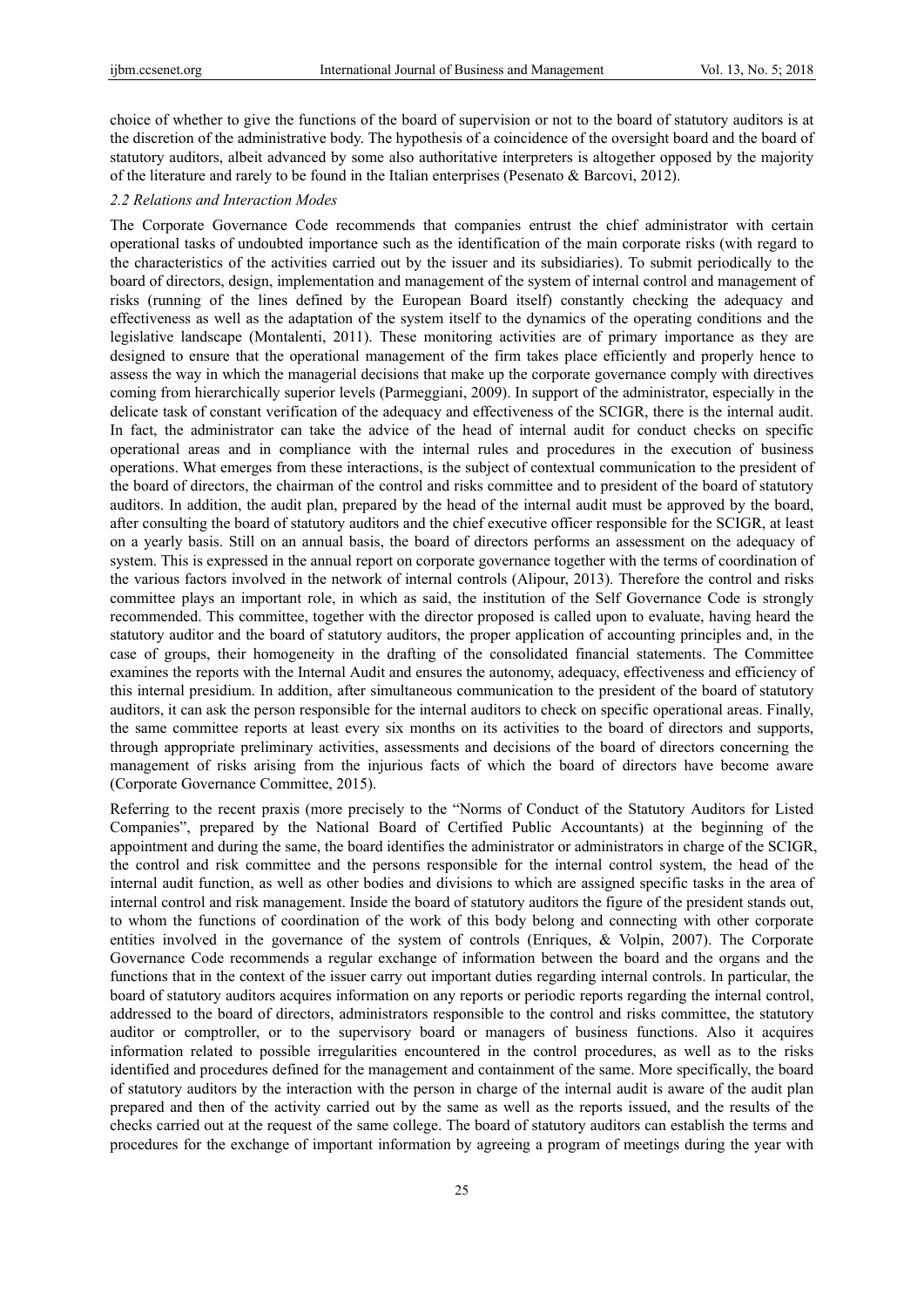the internal auditors (Leong, Paramasivam, Sundarasen, & Rajagopalan, 2015). The possibility of attributing the functions of the supervisory body to the board of statutory auditors has been stated; wherever the choice is to maintain a distinction between the two bodies, the college has to obtain the information relating to the organizational model adopted by the company from the supervisory body. The statutory auditors may establish terms and procedures for the exchange of relevant information by agreeing a possible program of meetings during the course of the year with the supervisory board. It should also be added that the college exchanges timely information with the statutory auditor or audit firm legal, for the purpose of performing the supervisory function (art 150, paragraph 3, of D. Lgs. 58/1998). Moreover, as the committee for internal control and auditing, from the statutory auditor or comptroller it receives a report on fundamental issues arising in the course of legal review and, in particular, on significant deficiencies found in the internal control system in relation to the financial reporting process (D.Lgs. 39/2010, art 19, paragraph 3).

# **3. The Internal Auditing and the Compliance**

The pursuit of the objectives of efficiency and cost-effectiveness of the internal control system as a whole requires a mode that allows a homogeneous identification and evaluation of the controls in the various areas of business application, useful not only to the ex post identification of systems characterized by gaps or inefficiencies, but also the planning of ex ante control modes that meet the minimum requirements necessary. These considerations are of particular importance to the internal auditing function that is typically called to provide an assurance (Cortesi, Fossati, Spertini, Tettamanzi, 2009) overall on the design and operation of the internal control system through independent evaluations. The same to IIA (Institute of Internal Auditors, 1999) defines the internal auditing as: "An independent and objective activity of assurance and consultancy aimed at improving the efficiency and effectiveness of the organization. It assists the organization in the pursuit of its objectives through a systematic professional approach that generates added value in order to evaluate and improve the control processes, risk management and corporate governance". In the Italian context, the decision to implement the internal audit is not yet a legal requirement. Common regulation involving joint-stock companies is almost absolutely silent in this regard. The same law 58/1998 dedicates to internal auditing fleeting references (article 150, paragraph 4). Ample space, conversely, is reserved for the internal auditing as part of secondary legislation and self governance. Precisely the Governance Code recognizes the internal audit function a peak role in the context of the system of internal control and risk management (Gasparri, 2013).

In the context of risk management the activity of compliance has been, already for several years, subject to the attention of banks, insurance companies and large multinational groups. For the world of financial institutions, in particular, there are provisions that make the existence of a specific compliance function compulsory. For non-financial institutions, the presence of the function in question is not mandatory, but the progressive widening of the scope of application of the D.Lgs.231/2001 on the administrative liability of legal persons, constitutes an element which should increase the attention of enterprises toward the establishment of the activity of compliance. However, the spread of this institution among Italian companies for the management of the risk of non-compliance is still limited to large firms.

# *3.1 Organizational Aspects, Activities and Information Flows with the Different Parties Involved in the Process of Internal Control*

The internal attribute, has the task of classifying the objective for which this type audit is implemented. In other words, the internal audit is such because it is performed for internal purposes, which are to inform and document in a systematic way the senior management on the status and operation of the system of checks that have been activated to cope with the specific risks of the company. We can highlight a fundamental classification of the internal audit function, in which according to the aims pursued, we distinguish two levels: a) a review of compliance; b) a review of adequacy (Troina, 2010). The compliance review is essentially aimed at verifying the consistency of really activated controls from institutionally budgeted ones. This audit is resolved, in fact, in a series of operations for the mere establishment of their existence and correspondence and in this audit level the internal auditor is not required to go into the merits of the controls. This function has a considerable importance, since it has the task of informing senior management whether the control actions laid down therein in the individual business subsets, are respected or not. The second type, the audit of adequacy, allows the internal auditor to express his professional judgment also with respect to the substance of the controls. The appointment of the internal auditor is formalized in a mandate that must be approved by the board of directors. It is also the same board that approves all decisions relating to the appointment, the revocation of the appointment and remuneration of the person in charge of the internal audit. Firstly, the role of the person in charge of the internal audit function is defined, who is responsible for verifying that the system of internal control and risk management is always working and adequate (Corporate Governance Code). In particular, with the purpose of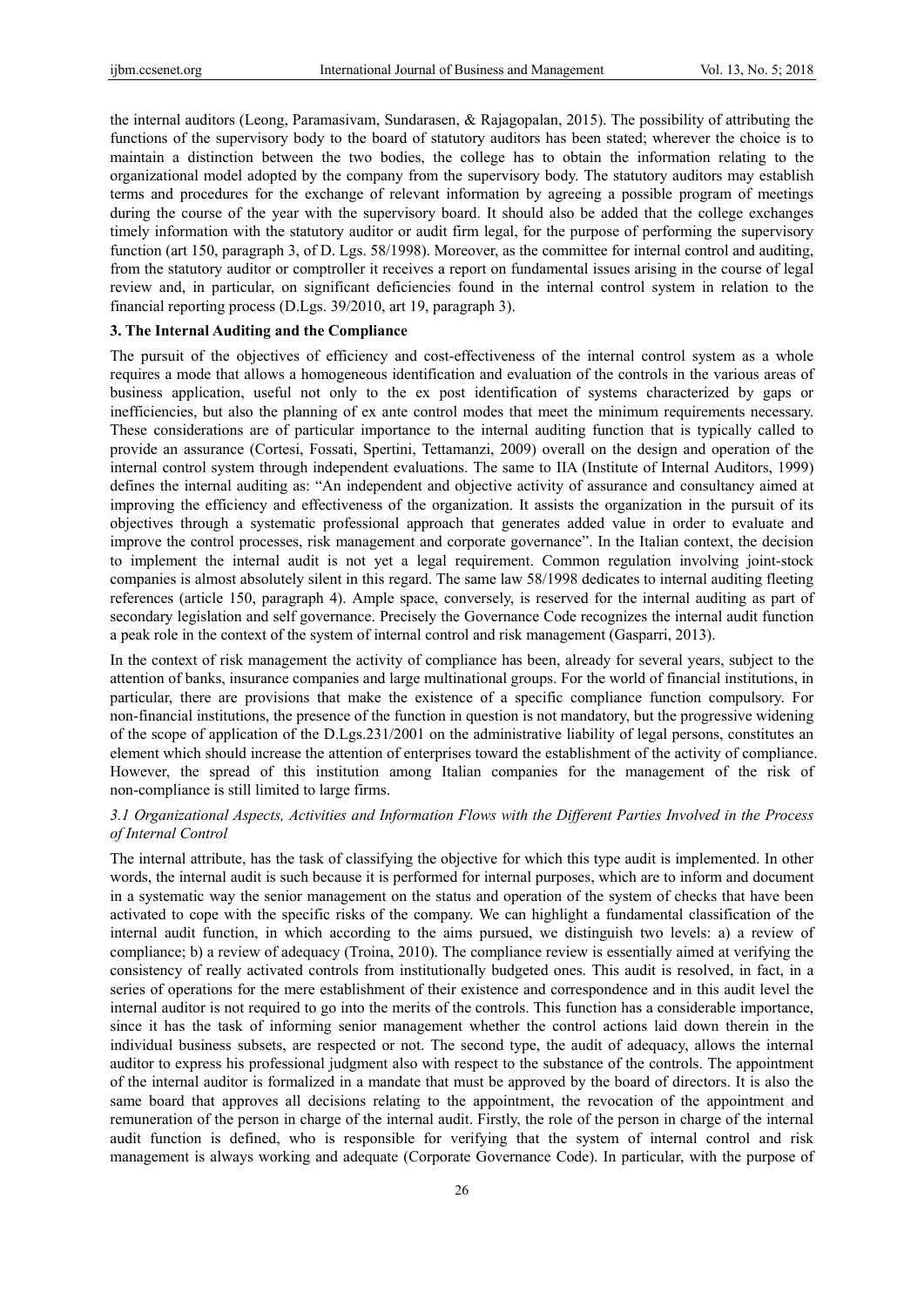verifying the operation and the suitability of the system, the manager prepares an audit plan based on a structured process of analysis and prioritization of the principal risks which must be approved by the board of directors; in this plan the verification about the reliability of information systems is expressly required, including systems of accounting recognition (Corporate Governance Code application criteria 7.C.5 letter a, g). Generally, an assignment of internal auditing has four main stages, i.e. preliminary analysis, detailed analysis of the process, verification and reporting (Cortesi, Fossati, Spertini, & Tettamanzi., 2009). The preliminary analysis consists in the study of the activity object of the analysis; a study supported by the collection of data and general information. Important in this phase is the support provided by the auditors to management in identifying, quantification and subdivision in importance of the strategic and business risks on the basis of which the audit plan is elaborated. The second phase is the natural continuation of the first; the deepening of the knowledge level allows identification of the most significant areas and allows the auditors to program the verifications. The verification activity follows where, in the course of this work, the findings are analyzed between what was detected in the planning and what was actually carried out, the effectiveness is verified with respect to the business procedures and any faults are sought. The evidence generated by this phase is the product of the work of the auditor. The aim is to assess the adequacy and effectiveness of the controls that preside over the risks relating to the processes to be audited, to identify any important risks and formulate recommendations for the improvement of the effectiveness and the efficiency of the processes to be audited (Arena, & Azzone, 2009). Finally there is the reporting, i.e. the synthesis step of the work, regarding the criticalities detected and plans of action identified. Given the nature of the functions assigned to the Corporate Governance Code recommends the internal audit be provided with a distinct independence, either by granting independent powers in the preparation of audit plans and in the activation of individual interventions, or providing for an organizational position that foresees its autonomy. The organizational structure of the company must then place the function under discussion in such a position as to allow the activity to be free of interference in the execution of the work and in the communication of the results. The function of the internal audit, in any case, as a whole or for segments of operation, can be entrusted to a subject external to the issuer, provided he is equipped with the appropriate requirements of professionalism, independence and organization (Institute of Internal Auditors, 2009; Sarens, & De Beelde, 2006).

Compliance is the structure responsible for safeguarding against the risk of non-compliance, and also has a fundamental role in protecting the company from reputational risk. The risk of non-compliance, in fact, can be defined as the risk of weakening of the business model, the reputation and the financial situation of a company resulting from failure to comply with laws and regulations, with respect to policy and internal standards and to meeting the expectations of key stakeholders such as customers, employees and society in general (Laurenti, Orlandi, & Panebianco, 2010). Briefly, the system of corporate compliance is to be understood as a tool that helps businesses to promote and consolidate their ethical principles, and avoid incurring judicial or administrative sanctions, significant financial losses or reputational damage as a result of violations of mandatory rules (laws or regulations), or self-regulation. Compliance becomes in this way, the most effective means to protect against reputational risk. It is necessary to highlight that in order to carry out fully the task for which internal supervision is predisposed, it is not enough to limit the activity to a mere ex post monitoring of regulatory risk and non-compliance, it becomes crucial to recognize the figure of the compliance officer, an autonomous and independent function, naturally integrated with other business procedures and structures (Floreani, & Altieri, 2013). The compliance controls are, therefore, to be inserted in the wider scenario of the system of monitoring of business risks; therefore, to ensure that these checks can be carried out optimally and the compliance function operates effectively, it is essential to coordinate with other areas of the company and in particular with the functions that safeguard the system of internal controls and risk management, ensuring a precise definition of the spheres of action and responsibility of each of these functions, in order to avoid overlap and redundancy in control activities. The process of compliance can be schematically divided into the following four sub-processes: a) identification and implementation of the legislation; b) risk assessment; c) implementation of rules and procedures defined as necessary in order to rebalance misalignments internal to the company due to non-compliance with local regulations; development of skills and professionalism necessary to ensure effective enforcement of such rules, by means of an adequate process of communication and training; d) monitoring and reporting. (Altieri & Floreani, 2013). An absolutely fundamental aspect for all risks of non-compliance is prevention, especially where the violation of the regulation involves exposure to important criminal penalties and reputational damage or severe administrative sanctions, as happens, for example, for the so-called administrative liability of companies. Think of the internal change initiatives, which are becoming more frequent and crucial for the survival of companies in a competitive environment. It should be noted that in order for the function to operate effectively, it is essential not only that it is independent with respect to the other business areas of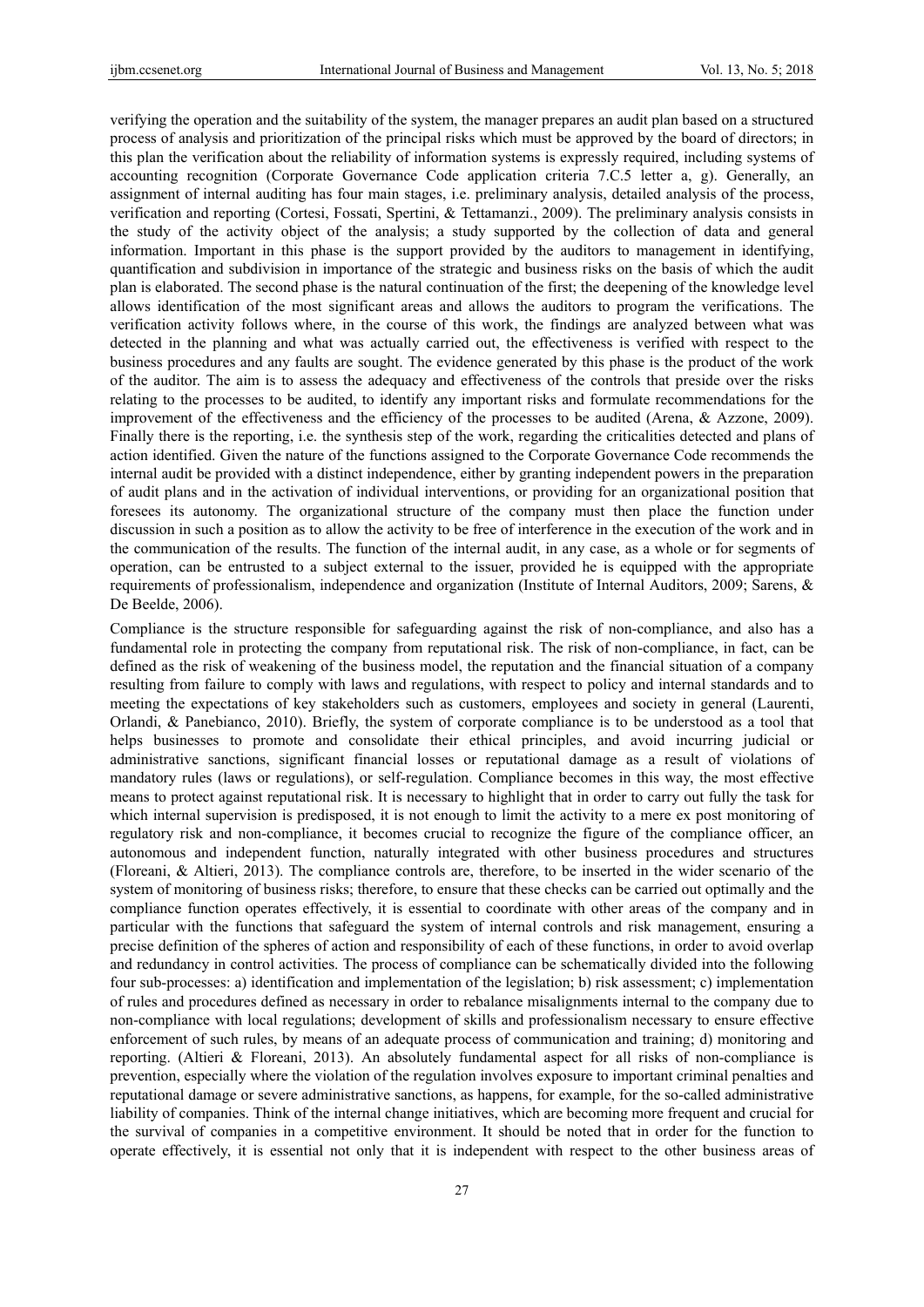operation but also that it is equipped with qualitatively and quantitatively adequate resources to the tasks to be performed (Stewart & Subramaniam, 2010). The set of rules, regulations and procedures (in relation to which businesses operate for the maintenance of compliance and for the implementation of corrective or preventive actions) is composite and variable in relation to the specific operating sector of each firm in its sphere of activity and its characteristics. Generally, among the main regulations that are made to fall within all companies in the context of risk of non-compliance include: the administrative liability of legal persons D.Lgs.231/2001; the rules on money laundering and countering the financing of terrorism; the rules on health and safety on work sites; the legislation on environmental damage and pollution; the privacy and protection of personal data; the informatics safety legislation; for listed companies Law 262/2005 provisions for the protection of savings and discipline of financial markets; the US federal Sarbanes-Oxley Act (SOX), for listed companies on the US stock exchanges and at the subsidiaries of listed companies in the United States.

## *3.2 Relations and Interaction Modes*

The audit plan describes the operations, activities and systems subject to verification, the frequency of the same and the necessary resources; it must also include a system of reporting and follow-up. During the development of the auditing, the auditor is in contact with a considerable mass of data and facts, correct and irregular as they are found. In themselves they would be of very limited use if there were no assessment in a general synthesis in the context of internal controls: the auditing report. The follow-up phase, that is, following the report, consists in ascertaining whether the recommendations have been implemented or not, by the responsible sectors (Mauro & Stoppa, 1989). It is the responsibility of the head of the internal audit function to prepare periodic reports containing adequate information on its activities, and on the way in which the risk management is carried out as well as the respect for the plans defined for their containment. These reports will contain, also an assessment regarding the suitability of the system of internal control and risk management. In addition, in the case of events of particular importance, it requires the timely provision of additional reports relating to these events, still by the person responsible for the internal audit (Corporate Governance Code, application criteria 7.C.5, letter d and c). The internal audit plays a crucial role in the construction of the structure of internal controls in listed joint stock companies (Malaguzzi, 2007). This function acts as a technical aid to activities that the law entrusts to the administrative body and to the control organ with regard to the task of evaluation and monitoring the adequacy of assets. By virtue of this a rapport is built between the internal audit and component of corporate governance that is marked by well defined lines of carryover (Giansante, 2012). These relations may have a different nature and can occur with different frequency according to the administration and control model selected by the company. Special attention should be given to information flows generated by the function of internal audit: the results of the checks carried out should be made known in a contextual way to the presidents of the board of administration, the board of statutory auditors of committee and control risks and to the administrator in charge of the internal control and risk management system, setting aside that the latter can receive advances in relation to the work carried out. The frequency and content of the communication activities are defined in consultation with the board, taking into account the importance of the information to be communicated and the urgency of related measures that are the responsibility of the organ of government (Giansante, 2012). In listed companies it is the control and risks committee that acts as a link and a filter between the internal auditor and the board of directors (Paletta, 2008). In order to ensure an effective relationship between the two bodies, it is clear that there must be frequent contact in such a way as to make sufficiently clear the purpose and the needs of the audit work carried out by the function and expected by senior management. According to practice, the person responsible for internal auditing sends reports to the control and risks committee; the latter will express its evaluations and then to provide broad communication to the organ of government. The process also has a projected return: in fact, the administrative body, through the internal committee, communicates the priorities of intervention and the objectives to be pursued to the internal auditing presidium. The support that the internal audit function provides the board of statutory auditors (since it is also the committee for internal control and auditing) is also evident, since it oversees the conformity of the work of the different company sectors, performing investigations seek out to any irregularities and verifying their removal (Seol, Sarkis, & Lefley, 2011). The head of the internal auditing function is by his nature a source of privileged information about the correct operation of the system of internal control and, to this purpose, the Corporate Governance Code indicates that the board of statutory auditors may require the person responsible for internal control the carrying out of verifications on specific operational areas or business operations. Finally, it must be considered that the Internal Audit constitutes a valuable support for the accomplishment of the task of external auditing. Although the internal auditor and the external ones have different areas of responsibility, specific types of audits carried out by the internal audit, among all the accounting audits, are often of considerable help to the work of the external auditor for the purposes of carrying out the duties of the audit of the budget since the two parties will exchange information about the scope of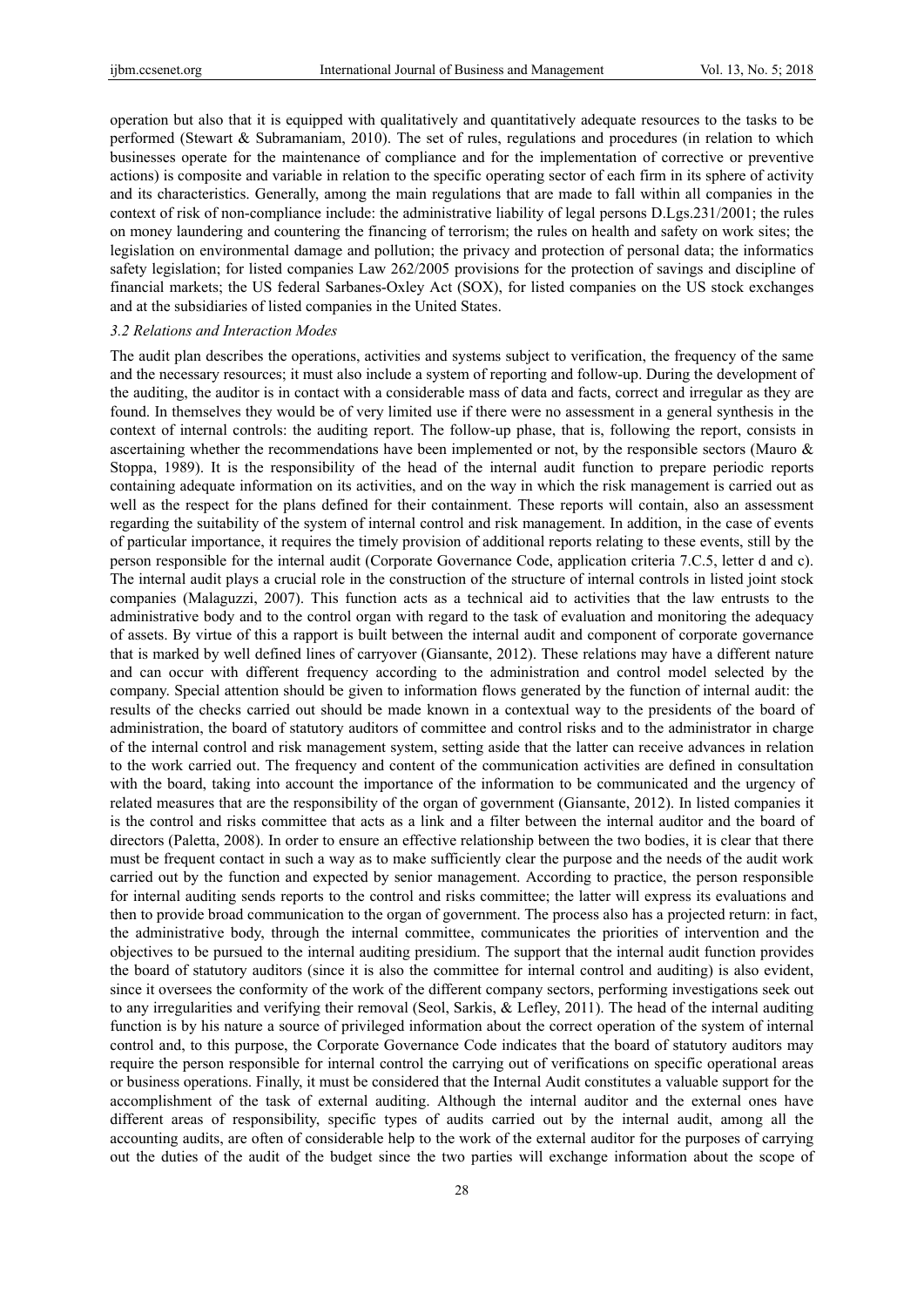coverage, the way to hold and the findings of the audit. It is evidenced that the internal audit function of the company may be important for the purposes of the audit, if the nature of the responsibilities of this function and the activities carried out by the same are related to the financial information of the company (D.Lgs. 27 January 2010, n. 39, article 19). In these cases the external auditor may provide for using the work of the internal auditors in order to change the nature or the timing of the review procedures to be performed, namely to reduce the extension (Assirevi, 2015). The external auditor to be able to note the importance of the internal audit department must first understand its nature and positioning within the organization, besides being an object of the activity carried out.

Faced with growing complexity, the compliance officer should certainly articulate his work into specialized units, able to manage, the challenges posed by the various rules also with substantial skills and qualifications. An important contribution will be made by the achievement of a shared corporate vision within which the risks of non-compliance are perceived not as a standalone risks, but as links in a chain. It is necessary to launch the compliance functions and integrates them into the heart of organizational and creation of value models. This implies conferring a not only formal, but substantial role, the driving force of the corporate team towards normative and regulatory compatibility and sustainability (Bebchuk, Cohen, & Ferrell, 2009). The composition of the activity in question can be specified independently and individually by each company, which can choose to entrust the task of responsibility for the control of conformity to a single corporate entity, rather than to entrust it to a plurality of internal resources operating in different areas of the organization. More precisely, opting for the constitution of a specific function dedicated to it or, alternatively, if the company deems it appropriate, it may allocate the competences of the conformity check to subjects or pre-existing functions within the company. The possibility of attributing assessment tasks to control bodies outside the company should not be excluded. It should be specified that the adequacy and effectiveness of the function of conformity is subject to periodic review by the head of the internal audit (Soh., & Bennie, 2011). For this reason, in order to guarantee the impartiality of these verifications would seem necessary to rule out the possibility of entrusting the function of conformity to the internal audit function.

## **4. The Supervisory Board Pursuant to Legislative Decree 231/2001 and Manager in Charge of Preparing Accounting and Corporate Documents**

The control functions analyzed in the preceding paragraphs, intersect with the tasks of the supervisory body ex D.Lgs. 231/2001. The argument connects the rest closely to the theme of organizational arrangements. In fact, in principle, the disposition of Model 231 is technically, a burden: the penalty for failure to adopt, on the basis of the special law might be imposed ex post, as an administrative sanction, in the case of commission of the offense in the interest of the company. The expansion of responsibilities aims to involve in the punishment of certain criminal offenses entities that have benefited from the commission of the offense. The legislator speaking recently on the subject with the law of stability 2012 (law 12 November 2011, n. 183) to art 14, paragraph 12, amended art. 6, of the Italian D.Lgs.n. 8 June 2001, n. 231, by inserting paragraph 4-bis under which "in companies with share capital the board of statutory auditors and the supervisory committee and the committee of management control can carry out the functions of the supervisory body...".

Art.14 law 262/2005 introduced into Italian law with art 154-bis 58/1998, the figure of the manager responsible for preparing corporate accounting documents. Finally D.Lgs. 29 December, 2006, n. 303 amended and supplemented the rules laid down by article 154-bis, 58/1998 to make it clearer and more consistent with the rapid time required by the financial reporting of listed companies. The responsible officer is a figure provided for mandatorily for listed issuers which are attributed organizational tasks (provision of adequate administrative and accounting procedures for the formation of the budget) and certification (adequacy of the procedures and on the fairness of the formation of the financial statements). He is in charge of producing corporate accountant reporting to be submitted to the administrative body. The activity of the responsible officer is to pursue, also, an internal purpose of guarantee since his role is intended to enable the board of directors to take decisions for the purposes of the formation of the budgets and other documents and communications of financial and accounting with the guarantee that the basic data are already filtered and suitably screened (Gasparri, 2013).

# *4.1 Organizational Aspects, Activities and Information Flows with the Different Parties Involved in the Process of Internal Control*

The supervisory board is responsible for internal control of a more limited scope, to corporate decision coverage, execution and control of several sensitive activities identified, in order to cancel or limit the risks to the committee in its interest or to its advantage of a typical crime. Instead, the board of statutory auditors is assigned a role of control over the management of the company, whose work of contrasting illegality is to safeguard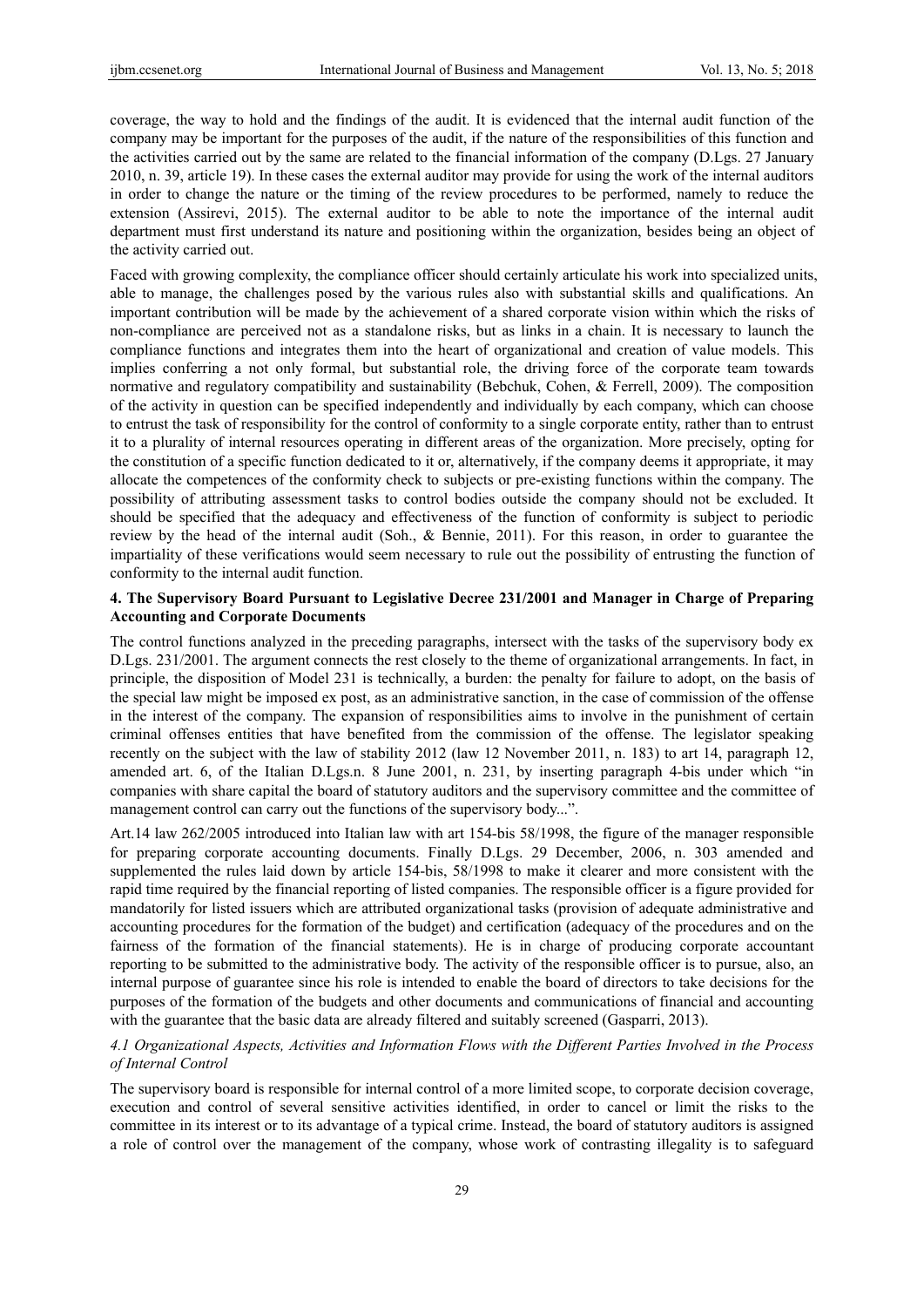diverse interests connected, in turn, to the members of holders of the company, to the creditors, to the different stakeholders as far as the context of the general public interest and the protection of savings. The practice of awarding the task of surveillance to internal auditing function seems to find favor on the part of the literature. This would be made possible by the fact that this function is often placed, in the organogram, reporting directly to the company's top executive and, therefore, could be sufficiently distinct and independent (Valensise, 2009). According to the aforementioned literature it seems quite to agree with the more restrictive view that the autonomy and independence of the supervisory board (if this function is attributed to business structures) might be said to be guaranteed where regulations and / or policies internal to the companies establish that the recipient of the information flows and the activity reports of the supervisory board is only the corporate body (board of directors or management board) and not even the executive delegates and / or managers. The supervisory board in its supervisory function reports internal control by means of questionnaires, verifies that internal control is implemented through the walk-through, judges the internal control according to the reliability of the same and the risk of identified company, points out (in the letter to the direction) the weaknesses and shortcomings, it proposes adjustments to the procedures in place (Pesenato, 2008). This vigilance extends to the entire corporate structure, including the social organs, and concerns only the adequacy of the model in a preventive perspective of criminal offenses (Fung, 2014). This activity is aimed at preventing and/or avoiding adverse effects arising from the establishment of the commission, to the advantage of the body, of one of the offenses covered by the reference standard. Every company should adopt its organizational model, the code of ethics and appoint its own supervisory body. However, in practice, it often occurs that, within the business groups, the parent company adopts its organizational model, structured on the basis of its own business reality, as a function of the mapping of its activities at risk of commission of offenses provided for by D.Lgs. 231/2001. Then on the guidelines drawn from this model, each company of the group does this by adapting its own model that often does not respond to the purpose for which it is adopted. This mode of operation can be shared only concerning the general and objectively shareable aspects such as ethical code of conduct rules that express their need to be made by each company and applied regardless of the corporate structure or the relevant sector. For the construction of the real and proper model it is necessary that each company is responsible for the drafting of its own made-to-measure model. A standardized model cannot be effectively adopted even when it is perfect for a similar reality. The companies in the group should have full autonomy in the formation and application of the model that best meets the company size and its operational requirements.

The peculiarity of this figure is to be located at the highest levels of the organizational structure, equipped with a great autonomy of action and management and at the same time having certain powers and responsibilities. The functions of the responsible officer practically consist of the investiture of a super employee which link in the chain is fundamental for the functioning of the complex and structured corporate mechanism (Khansalar, Dasht-Bayaz, & Maboodi, 2015) This activity, which relates to the creation of an efficient system of detection and representation of accounting facts and collection of information, monitored and also coordinated with the precise activities of internal auditors, falls in the overall definition of the organizational, administrative and accounting structure of the company and therefore constitutes a task that belongs to the area of management of the company which invests the regulatory sphere of competence of the delegated bodies, with the consequence that the functions pertaining to the latter should be coordinated with those of the responsible officer . The indicated procedures involve also the coordination of the manager with control bodies, essentially in the shape of information flows in accounting (Gasparri, 2013). The responsible manager, together with the delegated administrative bodies, are responsible for drafting a report in which certifies: a) the adequacy and effective application of the administrative and accounting procedures for the formation of the budgets and other financial communications; b) the conformity of accounting documents to international accounting standards; c) the correspondence of accounting documents to the findings of the books and records; d) the suitability of the financial reports in presenting a true and fair view of the financial position, results and cash flows of the companies included in the consolidation; e) the fact that the management report includes a reliable analysis of the operational results as well as the situation of the company and the companies included in the consolidation, together with a description of the principal risks and uncertainties (Gasparri, 2013). It is further contemplated that the acts and communications of the company (provided that they are characterized by twofold connotation to be addressed to the market and to have as sole object the accounting information annual or interim, including data sheets) are always accompanied by a written declaration by the responsible officer, with which the same attests to the correspondence to the documented results, books and accounting records (art. 154-bis, paragraph 2, law 58/1998). It pointed out that such certification tasks do not result in an audit activity on documents prepared by other corporate bodies, as occurs for example for the statutory auditor or audit firm legal, but is substantiated in claims made by one of the subjects which contributes, in apical position, to their relative processing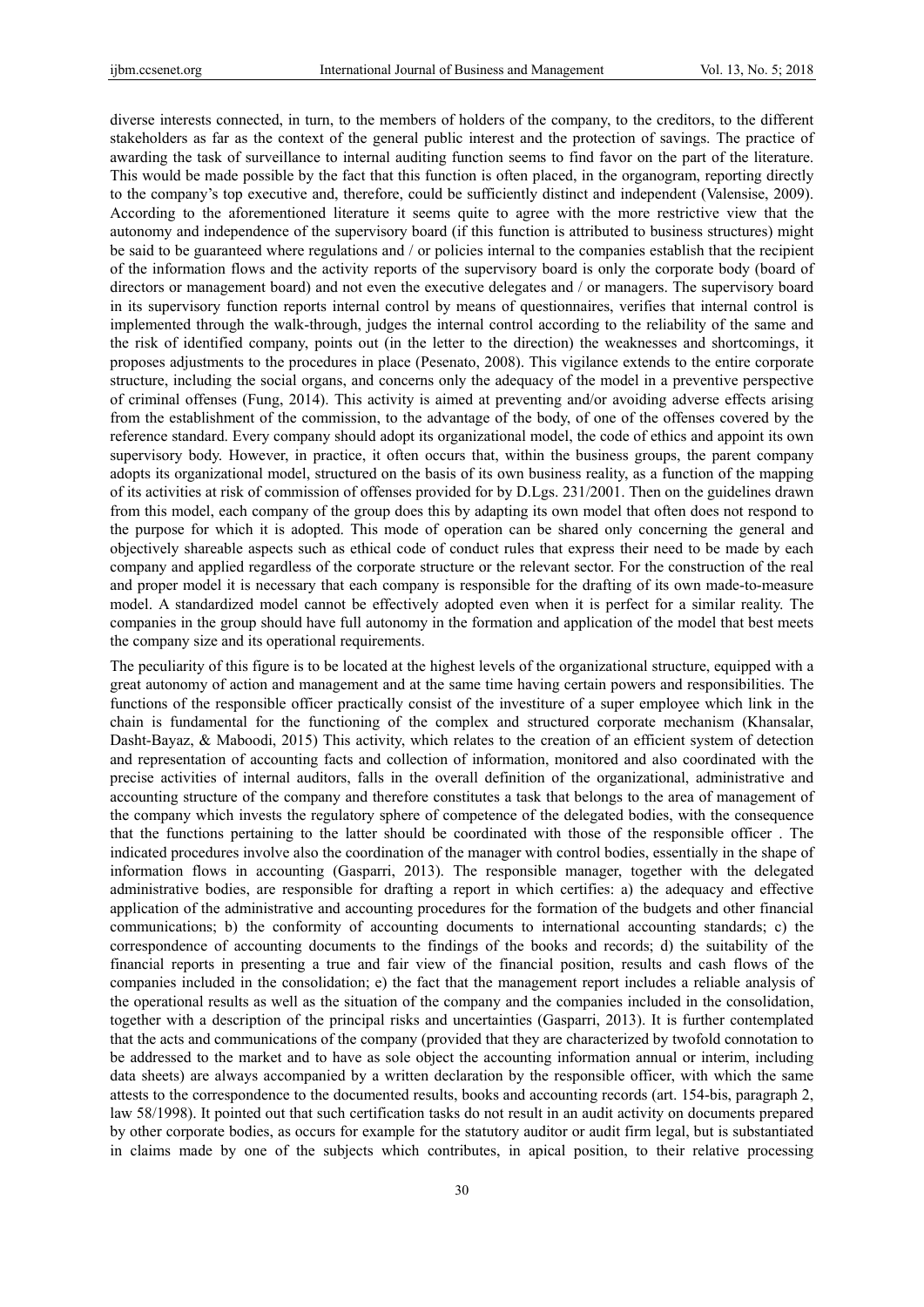#### (Benvenuto, 2012).

#### *4.2 Relations and Interaction Modes*

As noted, the supervisory body in the D.Lgs. no. 231/2001 is only sketched in a few key references, mainly on the basis of the objective assigned to it: the task of supervising the functioning and observance of the models and to care for their updating. The regulation says nothing about how to coordinate the supervisory board with different subjects having the task of vigilance, such as the board of statutory auditors, the auditor or audit firm, the internal audit, the responsible officer, etc. It is clear, then, that there may be an overlap of the different actors in the management of the same areas of risk and carrying out checks on the same entity transactions (Pesenato, Barbacovi, 2012). For a consistent and effective performance of all its activities, the supervisory board should, in general, facilitate the flow of information on the part of the whole corporate structure, as well as prepare in detail in the model and carefully coordinated flow of information with the corporate bodies, primarily the board of directors and statutory auditors (if it is not the same and perform the functions of the supervisory body). With reference to the manager responsible for preparing corporate accounting documents, whereas corporate crimes are assets and risk pursuant to D.Lgs. no. 231/2001 and that the administrative and accounting procedures prepared pursuant to law 262/2005 represents a safeguard in the face of this risk, the supervisory board evaluates the adequacy of these procedures in relation to the model. To ensure the constant alignment between the activities carried out with respect to substantial reciprocal autonomy and different purposes, it is appropriate to put periodic meetings with the supervisory manager in charge in the model or in the regulation body, as well as the participation of the latter in the meetings of the supervisory board for the relevant materials. The competencies of the supervisory board, while being restricted in the context of supervision, necessarily intertwine with the work of the supervisory bodies, and with the internal audit, which seems, therefore, to assume a liaison function between the supervisory board itself and the operational functions of the company until it reaches the board of directors. What we must avoid is the risk of duplication of the verification activities that has as a consequence an obvious organizational and operational stress on the company (Allini, Manes Rossi, & Hussainey 2016).

By virtue of the provisions of art 5, D.Lgs. 231/2001, about the criteria for attributing responsibility to the institutions, it is believed that the accounting manager is particularly involved in the practical application of the rules and procedures foreseen in the field of administrative liability. And the subject that in some cases, even before the administrators has control of certain procedures and manages information relevant to the commission of the crimes foreseen by articles 25-ter and 25-sexies of the D.Lgs. 231/2001. It highlights, the fact that the responsible officer is located, together with the entire corporate management in a top position with respect to which operates the D.Lgs.231/2001, if these subjects have committed the aforementioned offenses in the interests and for the benefit of the institution. It is clear that the responsible officer cannot be ruled out, given the functions and powers attributed to him, from control by the supervisory board (Di Pietra, Grambovas, Raonic, & Riccaboni, 2008). For this reason, as said, there should be coordination and close collaboration with the supervisory body, which leads to the participation in regular meetings convened by the body for the matters pertaining to the responsible officer. Organizational models should include among the activities at risk all those relating to the operating area of the responsible officer, evaluating the goodness of the procedures provided for the prevention of offenses arising from activities carried out by the responsible officer. The relationship between the board of statutory auditors and responsible officer must be able to be expressed through the exercise of any power of inspection and information on the part of the college regarding the officer and, possibly, by means of a regular dialog between the same, whenever this proves necessary.

## **5. Conclusions**

It should see the different wording provided respectively by the art.150 law 58/1998 that concerns the listed companies and art. 2403 civil code which concerns the unlisted ones. We have examined the regulatory data, distinguishing between the two regulations and recognizing a literal difference. It is not made for the establishment of a compulsory system of internal controls for unlisted joint stock companies. As previously reported, for the majority of commentators this difference is unjustified, it would be appropriate for legislative action that takes into account the internal control system also regarding corporations that do not resort to the risk capital market. We would also emphasize, as already discussed, that the issuer has the task to coordinate the different actors in internal control to avoid a confusion of roles and encourage, instead, synergies that will lead to a strengthening of the system (Dubis, Jain, Manchanda, & Thakkar, 2010; Gillan, 2006). The coexistence of different bodies subject to control could give rise, paradoxically, to dangerous flaws in efficiency and completeness of checks where the subject actually obliged considered its own supervisory activity, wrongly, to be the competence of others. It might even be considered as a probable feeling of empowerment, if responsibility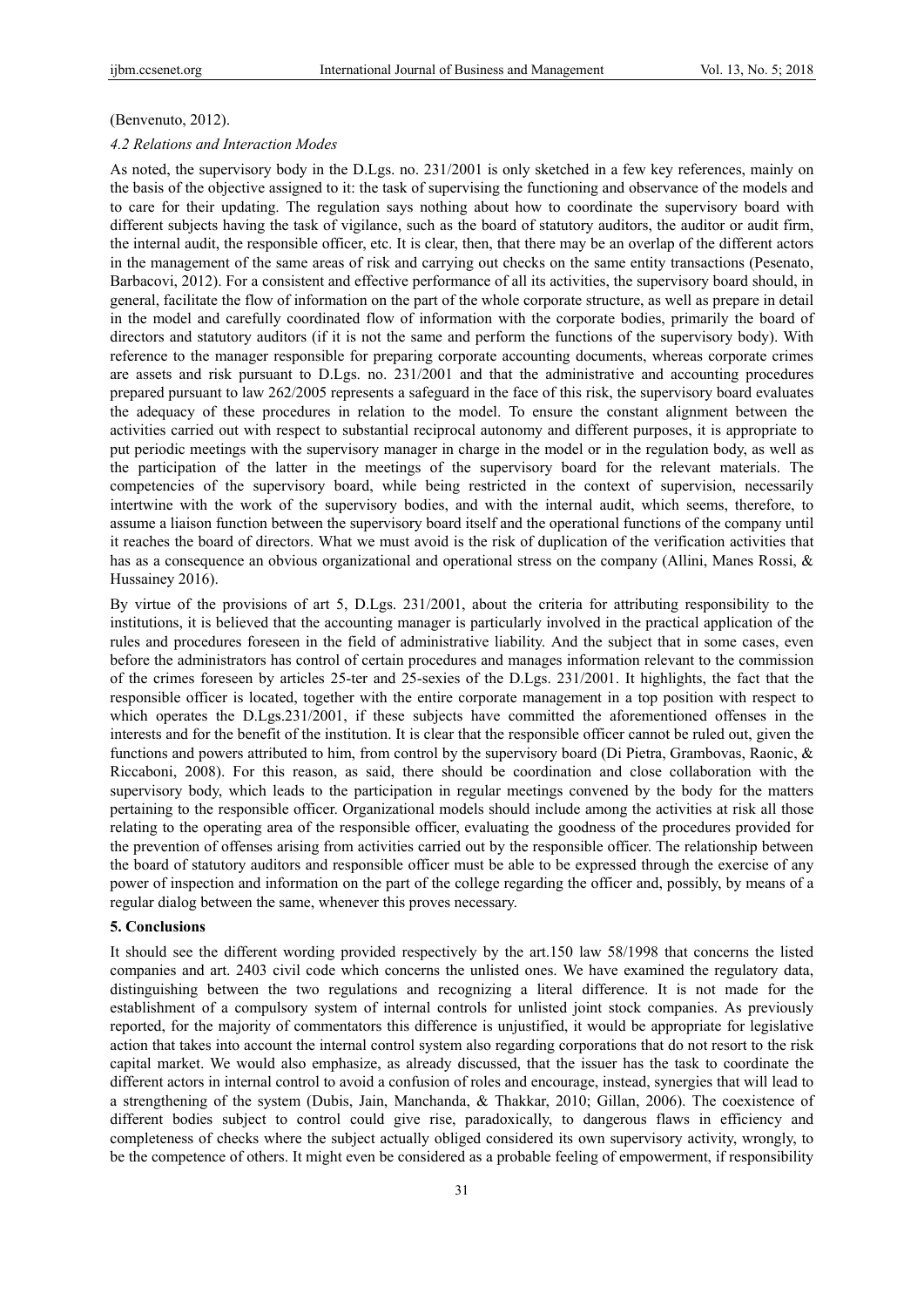were divided and shared by too many subjects (Pesebato, Barbacovi, 2012). The various components must therefore be integrated within the system of controls to avoid that; otherwise, the same result to be safeguarding themselves, in this way coming up against inefficient overlapping and unnecessary duplication of activities. It is difficult to identify the relationships and duties belonging to each body, just as it is difficult to determine the content, the frequency and the type of information flows between the various subjects; the whole to the disadvantage of the impact and effectiveness of the checks. The corporate governance code makes a significant contribution in this area by providing a first solution to the problems of overlapping and coordination that the grid of checks imposes. However, a substantial regulatory intervention in the area of internal controls would be advantageous, perhaps taking reference from self-regulation. A deficiency which is really unjustified for listed companies for which the discipline is quite scanty and still more for the unlisted joint stock companies for which it is almost completely absent (Jan & Sangmi, 2016).

Considering the individual figures, reflecting in particular on the safeguarding of the internal audit, we can say that this institution is the hub around which the whole system of internal controls of the company rotates. However, this internal audit function needs to be well set to have the political recognition that it deserves to be autonomous with respect to all operational areas subject to its control. In addition, it must have a structure which is appropriate to the conduct of delicate tasks, besides being technically equipped with all the necessary skills for a global control of the management. It is said that the compulsory introduction of a specific compliance function is not foreseen for companies, although this institution is spreading in a progressive manner. However, the joint stock companies, mostly large-sized, which have established this function or that deem it profitable to set it up, are left to themselves in defining the functional and organizational management of the activities in question, except for the possibility of referring to the special provisions (banking and insurance) or international. Still, it was discussed in the literature on the day opportunity to match the supervisory board with the board of auditors and the nature of its relations between them (James, 2003). Surely it has to be considered that the board of auditors cannot ignore the effective implementation of Modello 231 in view of the concrete impossibility of extrapolating the supervisory activity on the model itself from the larger supervision over the organizational, administrative and accounting structure for which the college is responsible. While the supervisory board are entitled to a more restricted flow control role (supervising of business processes of decision, execution and control of several sensitive activities identified, in order to cancel or limit the risks to the committee in its interest or to its advantage of a typical crime) to the board of auditors is assigned a supervisory role on the wider management of the company, which operates to contrast lawlessness and is aimed at safeguarding multiple interests referring, from time to time, to the business partners, to creditors, to different stakeholders up to the context of the general public and the protection of savings. The option to recognize the functions of the supervisory board does not seem very convincing in the literature. In conclusion, the difficulties in the definition of the boundaries between the different roles and distinct activity plans will increase if we consider the task of certification awarded to the responsible officer. The fundamental operating task that prompted the responsible officer, as specified, is the definition of adequate administrative and accounting procedures for the formation of the financial statements of the consolidated balance sheet and other financial communications (Perini, Rossi, & Rovetta, (2008). This activity forms part of the overall definition of the organizational, administrative and accounting structure of the company. It is therefore a task that belongs to the area of management of the company and falls within the exclusive competence of the administrators. These activities do not seem to exhaust the tasks under the responsibility of the responsible officer. He is also required to draft a report which certifies: the adequacy and effective application of the administrative and accounting procedures for the formation of the budgets and other financial communications; the compliance of financial reports to international accounting standards; the correspondence of accounting records to the books and accounting records; the suitability of the accounts in providing a true and fair view of the financial position, results and cash flows of the companies included in the consolidation (Montrone, 2000). The certification required of the responsible officer is the final declaration of the work he brought into being. The issue of a certificate with the above content implies, therefore, the conduct of an upstream activity and does not end in the preparation of the administrative and accounting procedures. The problem becomes, at this point, what is the nature of the activity that constitutes the basis of the certification. This activity does not qualify as a control activity on documents predisposed by others, as mentioned, but they are statements made by one of the entities which contribute at the forefront of their processing. For this reason, it would be appropriate to limit the competences in the field of procedures of the responsible officer to the drafting of corporate accounting documents to the provision of adequate administrative and accounting procedures for the formation of the budgets as part of the literature points out (Montalenti, 2013). Contextually attributing, instead, in the context of control over compliance with internal procedures in the broad sense, to the person responsible for internal control (head of internal audit) verification on the effective respect of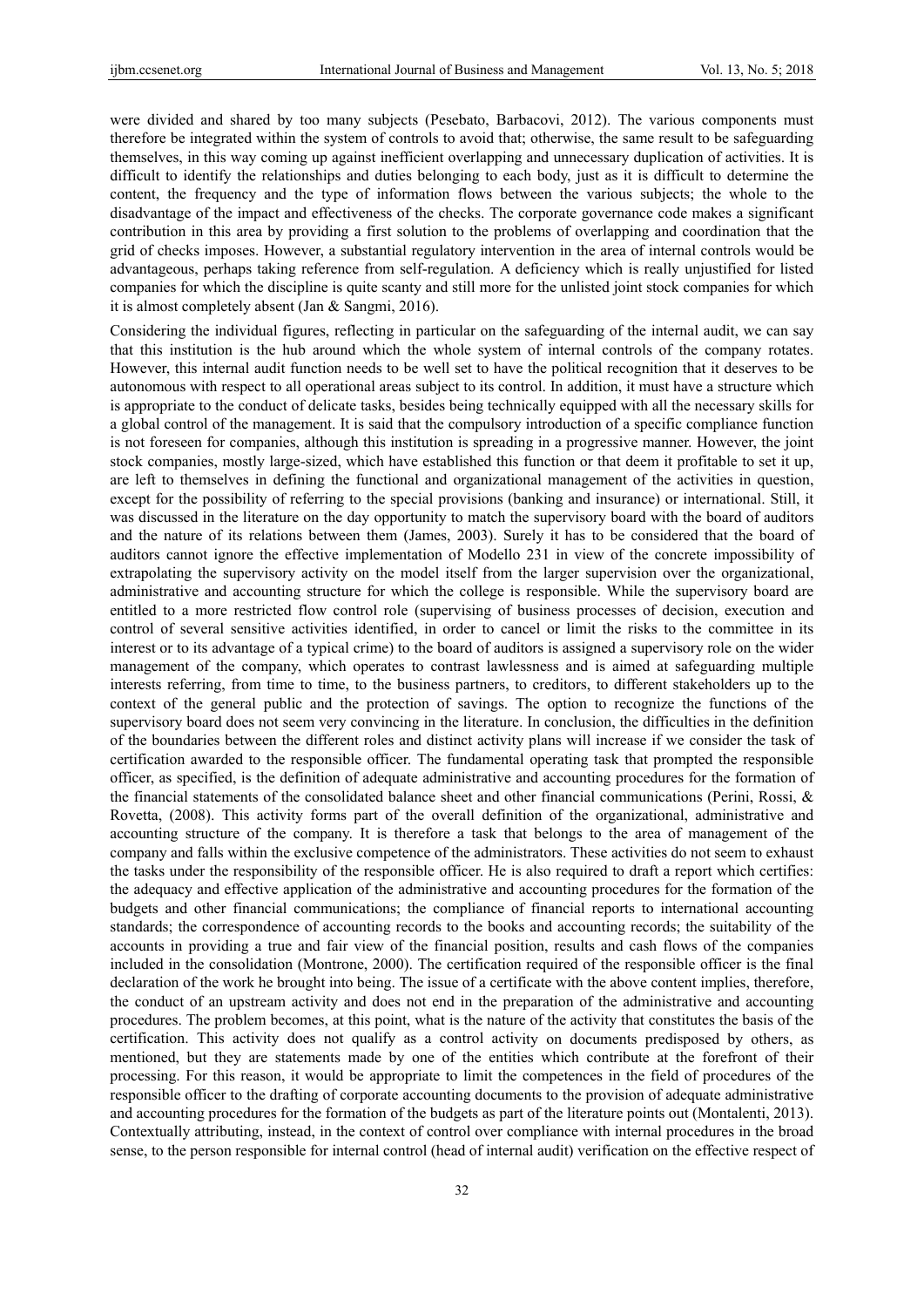the administrative and accounting procedures, today allocated instead to the responsible officer.

## **Acknowledgments**

We would also like to thank the Editors and the anonymous reviewers, whose many invaluable comments improved the substance of the paper. Although the paper is the result of an equal joint effort by the two authors, their primary individual contributions are reflected in the following sections of the paper: Maurizio Rija: 2, 2.2, 3.1, 3.2, 4.1, 4.2, 5; Franco Ernesto Rubino: 1, 2.1, 3, 4.

#### **References**

- Acero, F. I., & Alcade, F. N. (2014). Ownership structure and board composition in a high ownership concentration context. *European Management Journal*, *20*, 646-657. https://dx.doi.org/10.1016/j.emj.2013.10.003
- Adams, R., Hermalin, B., & Weisbach, M. (2010). The role of boards of directors in corporate governance: a conceptual framework and survey. *Journal of Economic Literature*, *48*(1), 58-107
- Alipour, M. (2013). An investigation of the association between ownership structure and corporate performance. *Management Research Review*, *36*(11), 1137-1166. https://dx.doi.org/10.1108/MRR-08-2012-0188
- Allegrini, M., & Greco, G. (2013). Corporate boards, audit committees and voluntary disclosure: evidence from Italian Listed companies. *Journal of Management and Governance*, *17*(1), 187-216. https://dx.doi.org/10.1007/s10997-011-9168-3
- Allini, A., Manes Rossi, F., & Hussainey, K. (2016). The board's role in risk disclosure: An exploratory study of Italian listed state-owned enterprises. *Public Money & Management*, *36*(2), 113-120. https://dx.doi.org/10.1080/09540962.2016.1118935
- Altieri, L., & Floreani A. (2013). *La gestione del rischio di compliance nelle imprese italiane*. Milan: Il Sole 24 Ore. Contract the Contract of the Retrieved from the Retrieved from the Second Second Second Second Second Second Second Second Second Second Second Second Second Second Second Second Second Second Second Second Second Sec http://docplayer.it/1531169-Compliance-aziendale-politiche-e-procedure-per-gestire-i-rischi-di-non-confor mita.html
- Arena, M., & Azzone, G. (2009). Identifying organizational drivers of internal audit effectiveness. *International Journal of Auditing*, *13*, 43-60. https://dx.doi.org/10.1111/j.1099-1123.2008.00392
- Assirevi (2015). I principi di revisione internazionali (Isa Italia). *Quaderni Assirevi*, 16. Retrieved from http://www.assirevi.com/quaderni-assirevi/
- Baglioni, A., & Colombo, L. (2013). The efficiency view of corporate boards: Theory and evidence, *Applied Economics*, *45*, 497-510. https://dx.doi.org/10.1080/00036846.2011.605764
- Barontini, R., & Bozzi, S. (2011). Board compensation and ownership structure: Empirical evidence for Italian listed companies. *Journal of Management and Governance*, *15*(1), 59-89. https://dx.doi.org/10.1007/s10997-009-9118-5
- Bauer, R., Günster, N., & Otten, R. (2004). Empirical evidence on corporate governance in Europe: the effect on stock returns, firm value and performance. *Journal of Asset Management*, *5*, 91-105. https://dx.doi.org/10.1057/palgrave.jam.2240131
- Bebchuk, L., Cohen, A., & Ferrell, A. (2009). What matters in corporate governance? *Review of Financial Studies*, *22*, 783-827. https://dx.doi.org/10.1093/rfs/hhn099
- Benvenuto, L. (2012). Il dirigente preposto nei rapporti con gli organi sociali. *Note e studi*, 7. Retrieved from http://www.assonime.it/attivita-editoriale/studi/Pagine/239824.aspx#
- Bertoli, L., & Perotta R. (2013). Assetti organizzativi, piani strategici, sistema di controllo interno e gestione dei rischi. La corporate governance a dieci anni dalla riforma del diritto societario. *Rivista dei dottori commercialisti*, 4.
- Bierstaker, J. L., & Thibodeau, J. C. (2006). The effect of format and experience on internal control evaluation. *Managerial Auditing Journal*, *21*(9), 877-891. https://dx.doi.org/10.1108/02686900610704984
- Brown, P., Beekesc, W., & Verhoeven P. (2011). Corporate governance, accounting and finance: a review. *Accounting and Finance*, *51*, 96-172. https://dx.doi.org/10.1111/j.1467-629X.2010.00385.x
- Ciampaglia, G., M. (2009). *I consiglieri indipendenti nella governance d'impresa e le performance aziendali*. Naples: Edizioni Scientifiche Italiane.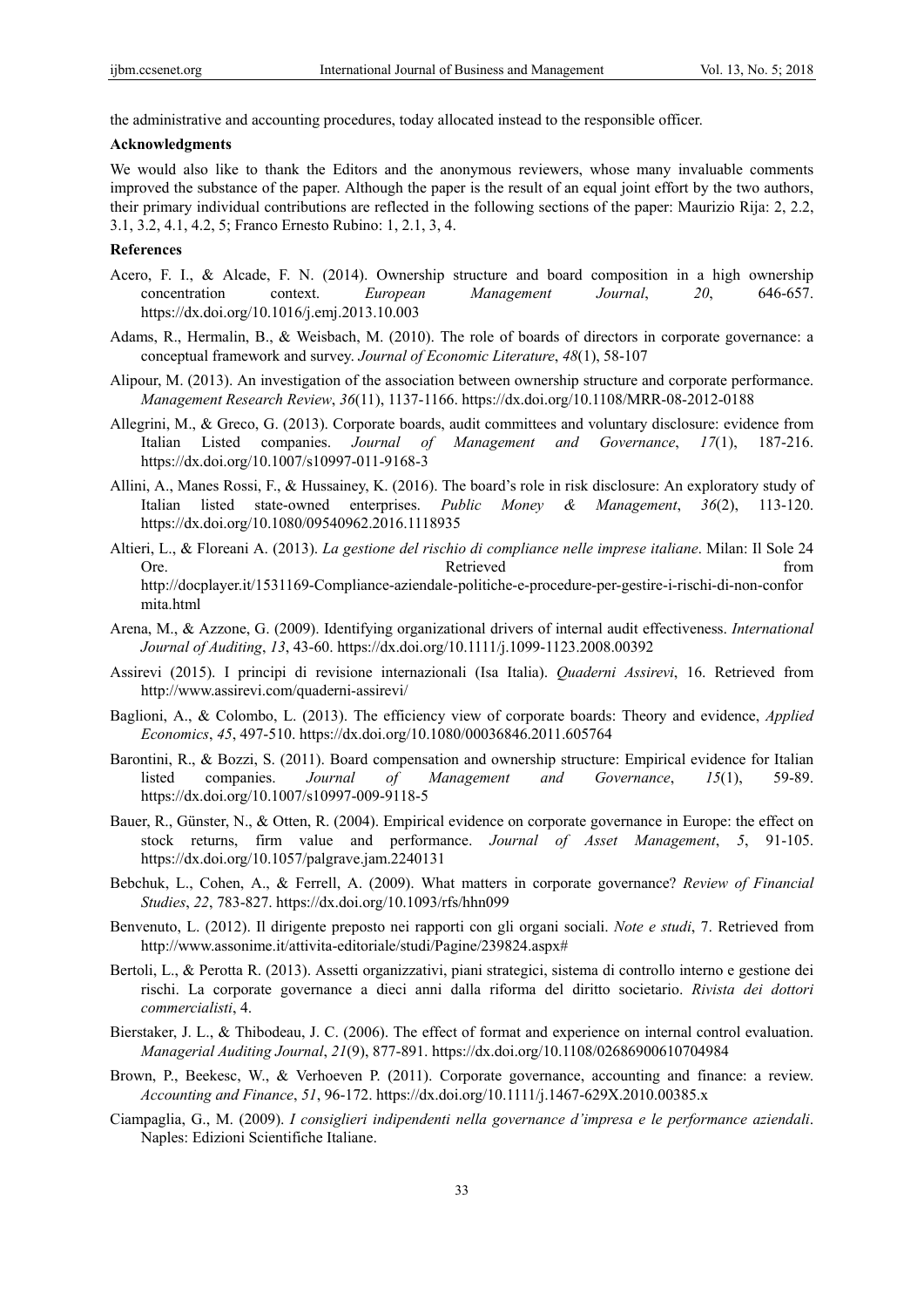- Corporate Governance Committee, (2015). Code of corporate governance. Retrieved from http://www.borsaitaliana.it/comitato-corporate-governance/codice/2015engclean.en.pdf July 2015. Principle 7.P.1:
- Cortesi, A., Fossati, S., Spertini, I., & Tettamanzi, P. (2009). *Revisione contabile e internal auditing*. Milan: Ipsoa.
- Di Pietra, R., Grambovas, C. A, Raonic, I., & Riccaboni, A. (2008). The effect of board size and busy directors on the market value of Italian companies. *Journal of Management and Governance*, *1*, 73-91. https://dx.doi.org/10.1007/s10997-008-9044-y
- Dubis, G., Jain, P., Manchanda, A., & Thakkar, R. (2010). Measuring internal audit effectiveness and efficiency: Practice guide. *Institute of Internal Auditors* (IIA), 1-16.
- Enriques, L., & Volpin, P. (2007). Corporate governance reforms in continental Europe. *The Journal of Economic Perspectives*, *21*(1), 117-140. https://dx.doi.org/10.1257/jep.21.1.117
- Floreani, A., & Altieri, L. (2013). Compliance Aziendale. Poliche e procedure per gestire i rischi di non conformità. *Compliance Aziendale. Politiche e procedure*, 33-67. https://hdl.handle.net/10807/63587
- Fortunato, S. (2015). Il sistema dei controlli e la gestione dei rischi (a quindici anni dal T.U.F.). *Rivista delle Società*, 2/3.
- Fung, B. (2014). The demand and need for transparency and disclosure in corporate governance. *Universal Journal of Management*, *2*(22), 72-80.
- Gasparri, G. (2013). I controlli interni nelle società quotate. Gli assetti della disciplina italiana e i problemi aperti. *Quaderni Giuridici Consob*, *4*. Retrieved from http://www.consob.it/documents/11973/201676/qg4.pdf/c68a1897-56d0-48f3-88e7-301a4325beaa Settembre 2013.
- Giansante, P. (2012). La funzione di internal auditing nel modello italiano di corporate governance. Alcune riflessioni sui rapporti relazionali con gli organi di controllo interno. *Contabilità Finanza e Controllo*, *5*, http://hdl.handle.net/11564/267921
- Gillan, S. L. (2006). Recent developments in corporate governance: an overview. *Journal of Corporate Finance*, 12, 381-402. https://dx.doi.org/10.1016/j.jcorpfin.2005.11.002
- Institute of Internal Auditors (IIA). (1999). *Definition of Internal Auditing*.
- Institute of Internal Auditors (IIA). (2010). *Measuring internal audit effectiveness and efficiency*. IPPF-Practice guide.
- Jaggi, B., Allini, A., Manes Rossi, F., & Caldarelli, A. (2016). Impact of Accounting Traditions, Ownership and Governance Structures on Financial Reporting by Italian Firms. Review of Pacific Basin Financial Markets and Policies, *19*(1), 1-29. https://dx.doi.org/10.1142/S0219091516500016
- James, K. (2003). The effects of internal audit structure on perceived financial statement fraud prevention. *Accounting Horizons*, *17*(4), 315-327. https://dx.doi.org/10.2308/acch.2003.17.4.315
- Jan, S., & Sangmi, M. (2016), The role of board of directors in corporate governance. *Imperial Journal of Interdisciplinary Research*, *2*(5), 707-715.
- Kaplan, S. E., Donnell, E. O., & Arel, B. M. (2008). The influence of auditor experience on the persuasiveness of information provided by management. *Auditing: a journal of practice and theory*, *27*(1), 67-83. https://dx.doi.org/10.2308/aud.2008.27.1.67
- Khansalar, E., Dasht-Bayaz, M. L., & Maboodi, D. (2015). Structure of board of directors and company's performance. *International Journal of Business Management*, *10*(11), 43-54. https://dx.doi.org/10.5539/ijbm.v10n11p43
- Laurenti, A., Orlandi, L., & Panebianco, M. (2010). Un nuovo ruolo per funzioni di controllo interno in azienda: il modello della compliance integrata. *Economia e diritto del terziario*, *3*. https://dx.doi/10.3280/ED2010-003010
- Leong, M.S.W., Paramasivam, A., Sundarasen, S., & Rajagopalan, U. (2015). Board composition and companies' performance: does political affiliation moderate the relationship? *International Journal of Business Management*, *10*(10), 216-232. https://dx.doi.org/10.5539/ijbm.v10n10p216
- Malaguzzi, A. (2007). Il sistema dei controlli e il flusso delle informazioni nelle società quotate. Conclusioni. Il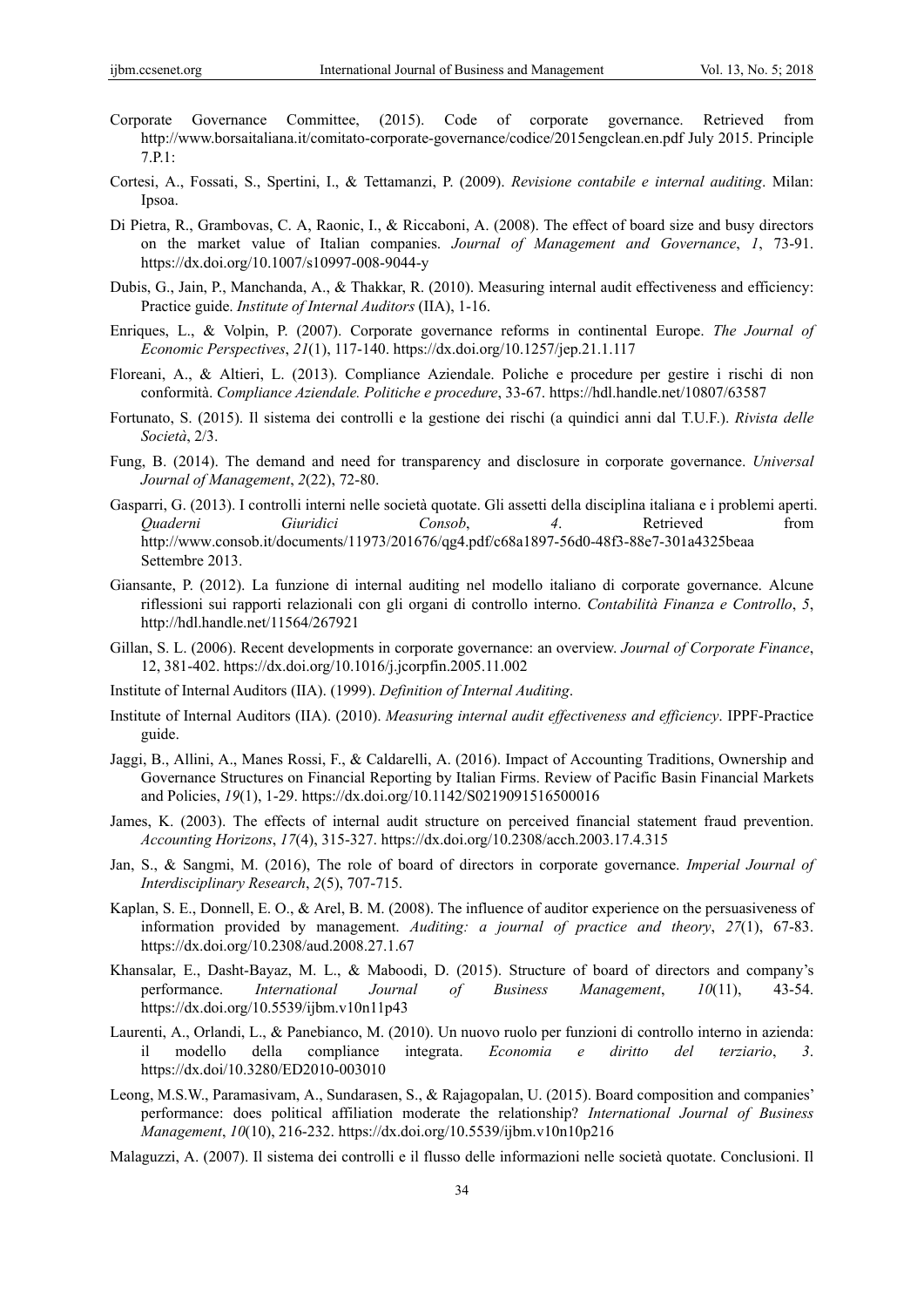ruolo cruciale dell'internal audit. *Rivista dei Dottori Commercialisti*, 1.

Mauro, F., & Stoppa, S. (1989). *Internal Auditing. Cosa, come, perché*. Milan: FrancoAngeli.

- Montalenti, P. (2011). I controlli societari: recenti riforme, antichi problemi. *Banca, Borsa, Titoli di credito*, *5*.
- Montalenti, P. (2013). Amministrazione e controllo nelle società per azioni: riflessioni sistematiche e proposte di riforma. *Rivista delle Società*, *1*.
- Montalenti, P. (2015). Collegio sindacale, flussi informativi e governo societario: novità e prospettive. *Nuovo diritto delle società*, *15*.
- Montrone, A. (2000), *Il valore aggiunto nella misurazione della performance economica e sociale dell'impresa*. Milan: FrancoAngeli.
- Mosca, P. (2013). Coso Framework 2013: l'alba di una nuova era nei sistemi di controllo interno. *Guida alla Contabilità & Bilancio*, *11*.
- Munroa, L., & Stewart, J. (2011). External auditors' reliance on internal auditing: further evidence. *Managerial Auditing Journal, 26*(6), 464-481. https://dx.doi.org/10.1108/02686901111142530
- Paletta, A. (2008). *Il controllo interno nella corporate governance*, Bologna: Il Mulino.
- Parmeggiani, F. (2009). Il collegio sindacale e il comitato per il controllo interno: una convivenza possibile? *Giurisprudenza Commerciale*, 1.
- Perini, F., Rossi, G., & Rovetta, B. (2008). Does ownership structure affect performance? Evidence from the Italian market. corporate governance. *Corporate Governance. An international review*, 16(4), 312-325. https://dx.doi.org/10.1111/j.1467-8683.2008.00695.x
- Pesenato, A. (2008). *Modello di organizzazione, gestione e controllo ex D.Lgs. 231/2001*. Milan: Ipsoa.
- Pesenato, A., & Barbacovi, S. (2012). Odv, revisore legale, collegio sindacale: attori di un sistema integrato di controlli. *Amministrazione & Finanza*, *12*, 21-29. Retrieved from http://www.albertopesenato.net/documenti/5.OdV%20Sistema%20Integrato%20di%20controlli.pdf
- Prawitt, D. F., Smith, J. L., & Wood, D. A. (2008). Internal audit quality and earnings management. *Institute of Internal Auditors Research Foundation*, 1-42. Retrieved from https://ssrn.com/abstract=916081
- Sarens, G., & De Beelde, I. (2006). The relationship between internal audit and senior management: a qualitative analysis of expectations and perceptions. *International Journal of Auditing*, *10*(3), 219-241. https://dx.doi.org/10.1111/j.1099-1123.2006.00351
- Seol, I., Sarkis, J., & Lefley, F. (2011). Factor structure of the competency framework for internal auditing (CFIA) skills for entering level internal auditors. *International Journal of Auditing*, *15*(3), 217-230. https://dx.doi.org/ 10.1111/j.1099-1123.2011.00431
- Sfameni, P. (2009). Idoneità dei modelli organizzativi e sistema di controllo interno. *Analisi giuridica dell'economia*, *2*, 265-286. https://EconPapers.repec.org/RePEc:mul:jknp7r:doi:10.1433/31054:y:2009:i:2:p:265-286
- Soh., D., & Bennie, N. (2011). The internal audit function: perceptions of internal audit roles, effectiveness, and evaluation. *Managerial Auditing Journal*, *26*(7), 605-622. https://dx.doi.org/abs/10.1108/02686901111151332
- Stella Richter, M. (2012). La funzione di controllo nel consiglio di amministrazione nelle società per azioni. *Rivista delle Società, fascicolo*, *4*.
- Stewart, J., & Subramaniam, N. (2010). Internal audit independence and objectivity: emerging research opportunities. *Managerial Auditing Journal*, *25*(4), 328-360. https://dx.doi.org/10.1108/02686901011034162
- Troina, G. (2010). *Le revisioni aziendali*. Milan: FrancoAngeli.
- Valensise, P. (2009). L'organismo di vigilanza ex d.lgs. n. 231/01: considerazioni su poteri, composizione e responsabilità. *Analisi Giuridica dell'Economia*, *2*, 355-382. https://EconPapers.repec.org/RePEc:mul:jknp7r:doi:10.1433/31059:y:2009:i:2:p:355-382